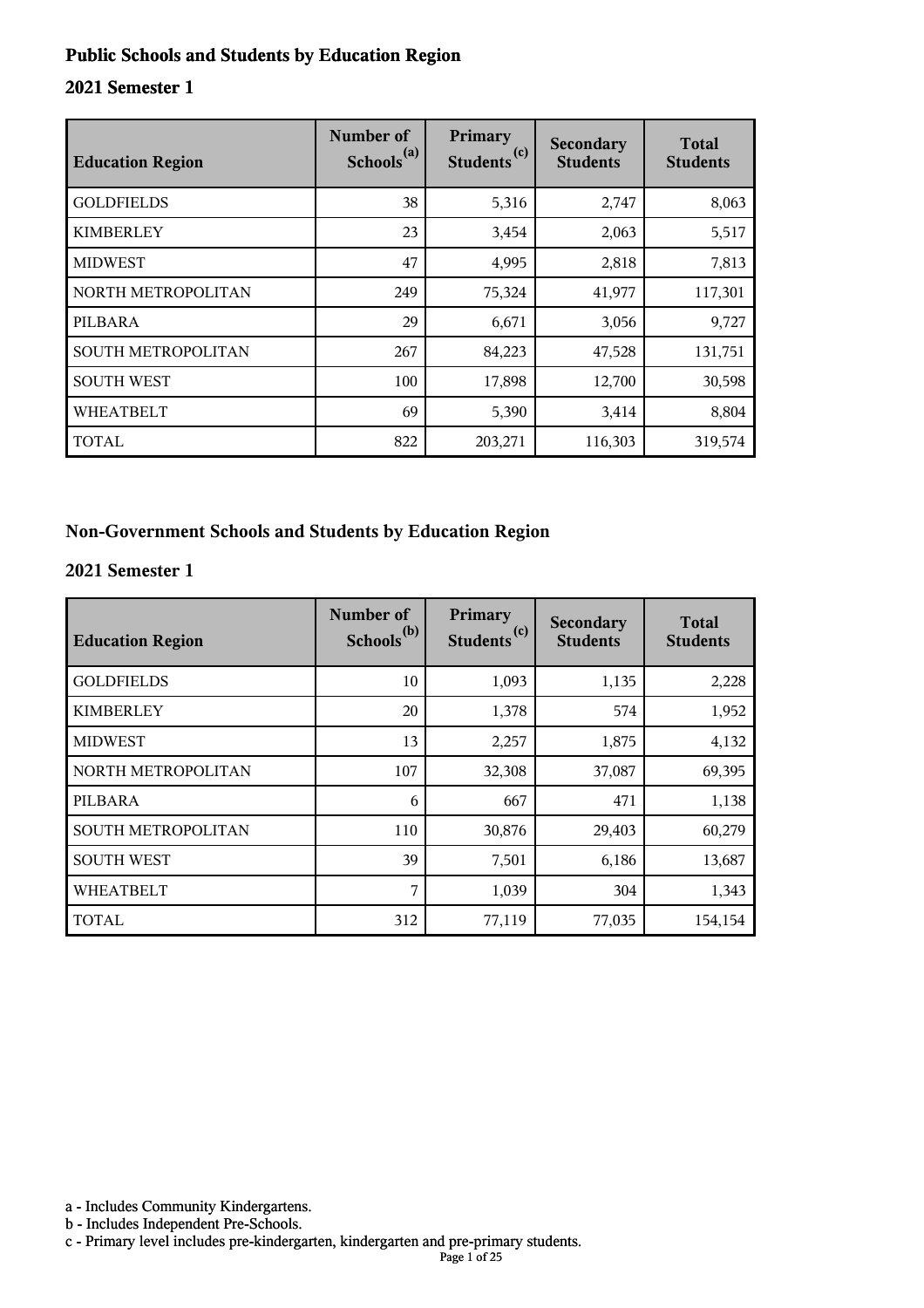## **Public Schools and Students in Goldfields Education Region**

| <b>Education Region</b>           | Primary<br><b>Students</b> | Secondary<br><b>Students</b> | <b>Total</b><br><b>Students</b> |
|-----------------------------------|----------------------------|------------------------------|---------------------------------|
| <b>BOULDER PRIMARY SCHOOL</b>     | 300                        | $\overline{0}$               | 300                             |
| CASCADE PRIMARY SCHOOL            | 27                         | $\mathbf{0}$                 | 27                              |
| CASTLETOWN PRIMARY SCHOOL         | 510                        | $\mathbf{0}$                 | 510                             |
| CONDINGUP PRIMARY SCHOOL          | 47                         | $\mathbf{0}$                 | 47                              |
| COOLGARDIE PRIMARY SCHOOL         | 40                         | $\mathbf{0}$                 | 40                              |
| EAST KALGOORLIE PRIMARY SCHOOL    | 135                        | $\mathbf{0}$                 | 135                             |
| <b>EASTERN GOLDFIELDS COLLEGE</b> | $\mathbf{0}$               | 433                          | 433                             |
| <b>EASTERN GOLDFIELDS ES CTRE</b> | $\mathbf{0}$               | 42                           | 42                              |
| <b>ESPERANCE ED SUP CTRE</b>      | $\mathbf{0}$               | 20                           | 20                              |
| ESPERANCE PRIMARY SCHOOL          | 476                        | $\Omega$                     | 476                             |
| ESPERANCE SENIOR HIGH SCHOOL      | $\mathbf{0}$               | 913                          | 913                             |
| HANNANS PRIMARY SCHOOL            | 386                        | $\mathbf{0}$                 | 386                             |
| HOPETOUN PRIMARY SCHOOL           | 114                        | $\mathbf{0}$                 | 114                             |
| <b>JERDACUTTUP PRIMARY SCHOOL</b> | 12                         | $\mathbf{0}$                 | 12                              |
| KALGOORLIE PRIMARY SCHOOL         | 492                        | $\mathbf{0}$                 | 492                             |
| KALGOORLIE SCHOOL OF THE AIR      | 59                         | $\mathbf{0}$                 | 59                              |
| KALGOORLIE-BOULDER COM HS         | $\mathbf{0}$               | 880                          | 880                             |
| KAMBALDA PRIMARY SCHOOL           | 99                         | $\mathbf{0}$                 | 99                              |
| KAMBALDA WEST DISTRICT HIGH SCH   | 139                        | 88                           | 227                             |
| LAKE KING PRIMARY SCHOOL          | 36                         | $\mathbf{0}$                 | 36                              |
| <b>LAVERTON SCHOOL</b>            | 51                         | 35                           | 86                              |
| LEINSTER COMMUNITY SCHOOL         | 112                        | 16                           | 128                             |
| LEONORA DISTRICT HIGH SCHOOL      | 78                         | 34                           | 112                             |
| MENZIES COM SCHOOL                | 11                         | 3                            | 14                              |
| MOUNT MARGARET REM COM SCHOOL     | 15                         | $\mathbf{0}$                 | 15                              |
| MUNGLINUP PRIMARY SCHOOL          | 13                         | 0                            | 13                              |
| NGAANYATJARRA LANDS SCHOOL        | 191                        | 145                          | 336                             |
| NORSEMAN DISTRICT HIGH SCHOOL     | 53                         | 31                           | 84                              |
| NORTH KALGOORLIE PRIMARY SCHOOL   | 492                        | $\mathbf{0}$                 | 492                             |
| NULSEN PRIMARY SCHOOL             | 193                        | $\Omega$                     | 193                             |
| O'CONNOR ED SUP CTRE              | 38                         | $\mathbf{0}$                 | 38                              |
| O'CONNOR PRIMARY SCHOOL           | 713                        | $\Omega$                     | 713                             |
| RAVENSTHORPE DISTRICT HIGH SCH    | 73                         | 60                           | 133                             |
| SALMON GUMS PRIMARY SCHOOL        | 16                         | $\mathbf{0}$                 | 16                              |
| <b>SCADDAN PRIMARY SCHOOL</b>     | 26                         | $\Omega$                     | 26                              |
| SOUTH KALGOORLIE PRIMARY SCHOOL   | 306                        | $\Omega$                     | 306                             |
| TJUNTJUNTJARA REM COM SCH         | 16                         | 11                           | 27                              |
| WILUNA REM COMM SCHOOL            | 47                         | 36                           | 83                              |
| TOTAL                             | 5,316                      | 2,747                        | 8,063                           |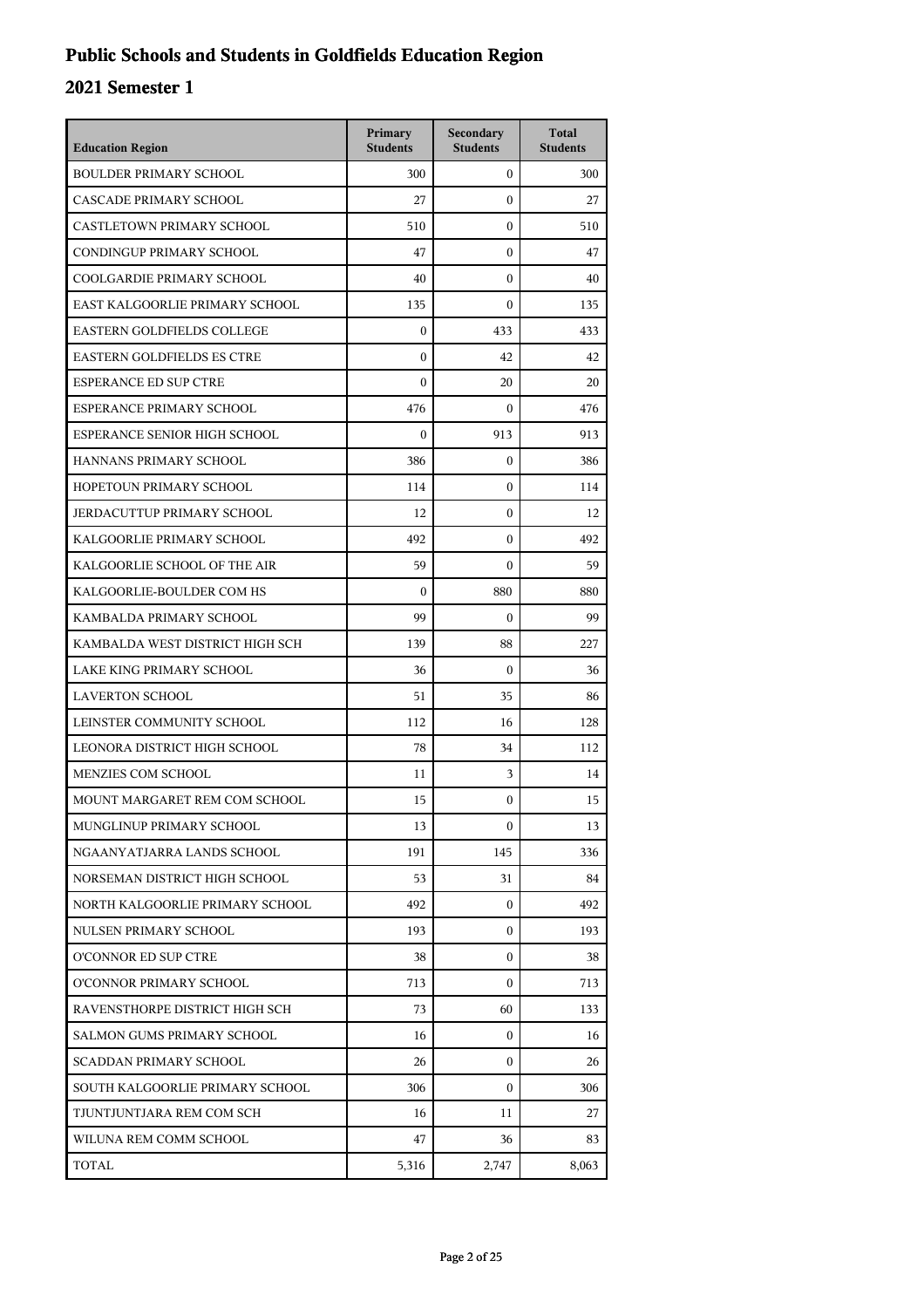## **Public Schools and Students in Kimberley Education Region**

| <b>Education Region</b>          | Primary<br><b>Students</b> | Secondary<br><b>Students</b> | <b>Total</b><br><b>Students</b> |
|----------------------------------|----------------------------|------------------------------|---------------------------------|
| <b>BAYULU REM COM SCHOOL</b>     | 75                         | $\mathbf{0}$                 | 75                              |
| BROOME NORTH PRIMARY SCHOOL      | 399                        | $\theta$                     | 399                             |
| <b>BROOME PRIMARY SCHOOL</b>     | 395                        | $\mathbf{0}$                 | 395                             |
| <b>BROOME SENIOR HIGH SCHOOL</b> | $\Omega$                   | 853                          | 853                             |
| CABLE BEACH PRIMARY SCHOOL       | 348                        | $\mathbf{0}$                 | 348                             |
| DAWUL REM COM SCHOOL             | 14                         | $\theta$                     | 14                              |
| DERBY DISTRICT HIGH SCHOOL       | 384                        | 282                          | 666                             |
| DJUGERARI REM COM SCHOOL         | 13                         | $\mathbf{1}$                 | 14                              |
| <b>EAST KIMBERLEY COLLEGE</b>    | 590                        | 328                          | 918                             |
| FITZROY VALLEY DIST HIGH SCH     | 151                        | 188                          | 339                             |
| HALLS CREEK DISTRICT HIGH SCH    | 207                        | 183                          | 390                             |
| JUNGDRANUNG REM COM SCHOOL       | 10                         | 1                            | 11                              |
| KALUMBURU REM COM SCHOOL         | 58                         | 33                           | 91                              |
| KIMBERLEY SCHOOL OF THE AIR      | 21                         | $\theta$                     | 21                              |
| LA GRANGE REM COM SCHOOL         | 101                        | 59                           | 160                             |
| <b>LOOMA REM COM SCHOOL</b>      | 72                         | 36                           | 108                             |
| MULUDJA REM COM SCHOOL           | 33                         | $\mathbf{0}$                 | 33                              |
| NGALAPITA REM COM SCHOOL         | 12                         | $\Omega$                     | 12                              |
| ONE ARM POINT REM COM SCHOOL     | 76                         | 37                           | 113                             |
| ROEBUCK PRIMARY SCHOOL           | 367                        | $\Omega$                     | 367                             |
| WANANAMI REM COM SCHOOL          | 32                         | $\mathbf{0}$                 | 32                              |
| WANGKATJUNGKA REM COM SCHOOL     | 47                         | $\Omega$                     | 47                              |
| WYNDHAM DISTRICT HIGH SCHOOL     | 49                         | 62                           | 111                             |
| TOTAL                            | 3,454                      | 2,063                        | 5,517                           |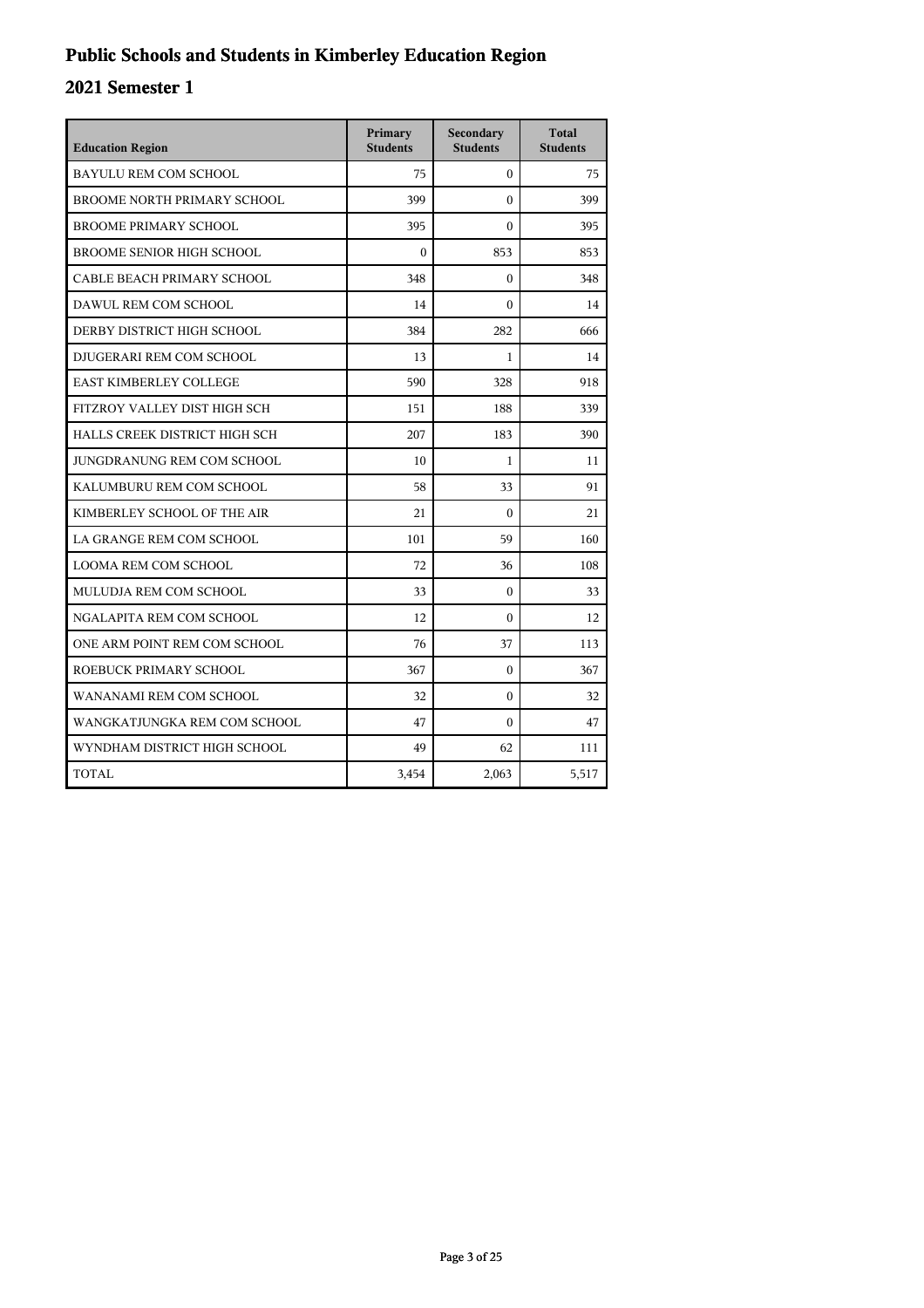## **Public Schools and Students in Midwest Education Region**

| <b>Education Region</b>             | Primary<br><b>Students</b> | Secondary<br><b>Students</b> | <b>Total</b><br><b>Students</b> |
|-------------------------------------|----------------------------|------------------------------|---------------------------------|
| ALLENDALE PRIMARY SCHOOL            | 378                        | $\mathbf{0}$                 | 378                             |
| <b>BADGINGARRA PRIMARY SCHOOL</b>   | 19                         | $\mathbf{0}$                 | 19                              |
| <b>BEACHLANDS PRIMARY SCHOOL</b>    | 141                        | $\mathbf{0}$                 | 141                             |
| <b>BINNU PRIMARY SCHOOL</b>         | 8                          | $\mathbf{0}$                 | 8                               |
| <b>BLUFF POINT PRIMARY SCHOOL</b>   | 248                        | $\mathbf{0}$                 | 248                             |
| BURRINGURRAH REM COM SCHOOL         | 20                         | 6                            | 26                              |
| CARNAMAH DISTRICT HIGH SCHOOL       | 41                         | 37                           | 78                              |
| CARNARVON COMMUNITY COLLEGE         | 242                        | 177                          | 419                             |
| CARNARVON SCHOOL OF THE AIR         | 29                         | $\mathbf{0}$                 | 29                              |
| <b>CERVANTES PRIMARY SCHOOL</b>     | 44                         | $\mathbf{0}$                 | 44                              |
| CHAMPION BAY SENIOR HIGH SCHOOL     | $\Omega$                   | 766                          | 766                             |
| CHAPMAN VALLEY PRIMARY SCHOOL       | 22                         | $\mathbf{0}$                 | 22                              |
| <b>COOROW PRIMARY SCHOOL</b>        | 39                         | $\mathbf{0}$                 | 39                              |
| <b>CUE PRIMARY SCHOOL</b>           | 10                         | $\mathbf{0}$                 | 10                              |
| DANDARAGAN PRIMARY SCHOOL           | 56                         | $\mathbf{0}$                 | 56                              |
| DONGARA DISTRICT HIGH SCHOOL        | 283                        | 131                          | 414                             |
| ENEABBA PRIMARY SCHOOL              | 15                         | $\mathbf{0}$                 | 15                              |
| EXMOUTH DISTRICT HIGH SCHOOL        | 294                        | 148                          | 442                             |
| GASCOYNE JUNCTION REM COM SCH       | 5                          | $\mathbf{0}$                 | 5                               |
| <b>GERALDTON PRIMARY SCHOOL</b>     | 376                        | $\Omega$                     | 376                             |
| <b>GERALDTON SENIOR HIGH SCHOOL</b> | $\mathbf{0}$               | 1,019                        | 1,019                           |
| HOLLAND STREET SCHOOL               | 28                         | 32                           | 60                              |
| JURIEN BAY DISTRICT HIGH SCHOOL     | 176                        | 129                          | 305                             |
| KALBARRI DISTRICT HIGH SCHOOL       | 115                        | 78                           | 193                             |
| LEEMAN PRIMARY SCHOOL               | 19                         | $\mathbf{0}$                 | 19                              |
| MEEKATHARRA DISTRICT HIGH SCH       | 77                         | 35                           | 112                             |
| MEEKATHARRA SCHOOL OF THE AIR       | 42                         | $\mathbf{0}$                 | 42                              |
| MINGENEW PRIMARY SCHOOL             | 71                         | $\mathbf{0}$                 | 71                              |
| MORAWA DISTRICT HIGH SCHOOL         | 103                        | 85                           | 188                             |
| MOUNT MAGNET DISTRICT HIGH SCH      | 76                         | 14                           | 90                              |
| MOUNT TARCOOLA PRIMARY SCHOOL       | 357                        | $\mathbf{0}$                 | 357                             |
| MULLEWA DISTRICT HIGH SCHOOL        | 43                         | 33                           | 76                              |
| NORTHAMPTON DISTRICT HIGH SCH       | 88                         | 37                           | 125                             |
| PERENJORI PRIMARY SCHOOL            | 43                         | $\mathbf{0}$                 | 43                              |
| PIA WADJARRI REM COM SCHOOL         | 13                         | 8                            | 21                              |
| RANGEWAY PRIMARY SCHOOL             | 250                        | $\mathbf{0}$                 | 250                             |
| SHARK BAY SCHOOL                    | 53                         | 24                           | 77                              |
| THREE SPRINGS PRIMARY SCHOOL        | 66                         | $\mathbf{0}$                 | 66                              |
| USELESS LOOP PRIMARY SCHOOL         | 31                         | $\mathbf{0}$                 | 31                              |
| WA COL OF AGRI - MORAWA             | $\Omega$                   | 55                           | 55                              |
| WAGGRAKINE PRIMARY SCHOOL           | 491                        | 0                            | 491                             |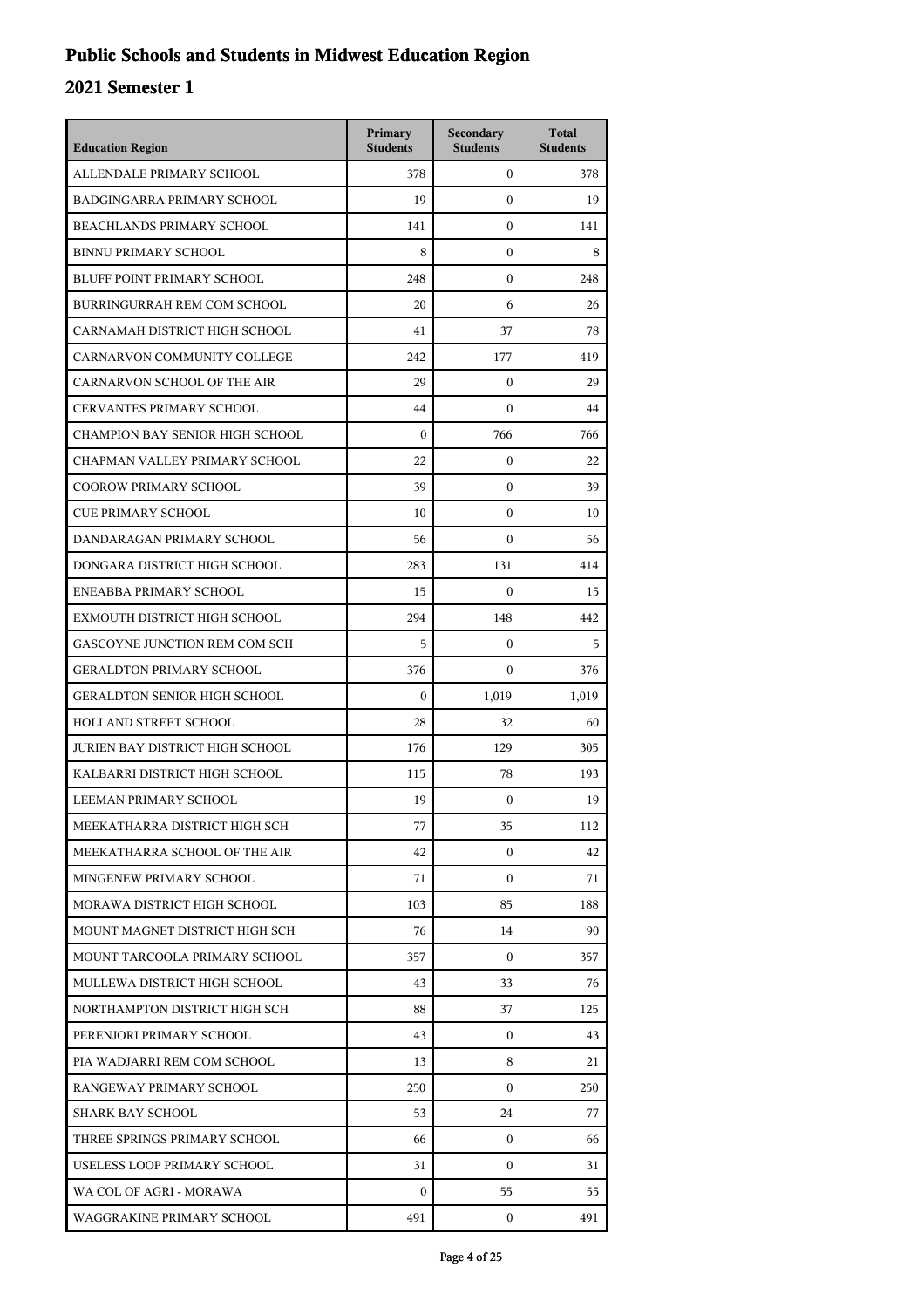## **Public Schools and Students in Midwest Education Region**

| <b>Education Region</b>    | Primary<br><b>Students</b> | Secondary<br><b>Students</b> | <b>Total</b><br><b>Students</b> |
|----------------------------|----------------------------|------------------------------|---------------------------------|
| WALKAWAY PRIMARY SCHOOL    | 66                         | 0                            | 66                              |
| WANDINA PRIMARY SCHOOL     | 473                        | 0                            | 473                             |
| WATHEROO PRIMARY SCHOOL    | 4                          | 0                            |                                 |
| YALGOO PRIMARY SCHOOL      | 16                         | 0                            | 16                              |
| YULGA JINNA REM COM SCHOOL | 12                         | 4                            | 16                              |
| YUNA PRIMARY SCHOOL        | 12                         | ſ                            | 12                              |
| TOTAL                      | 4,995                      | 2,818                        | 7,813                           |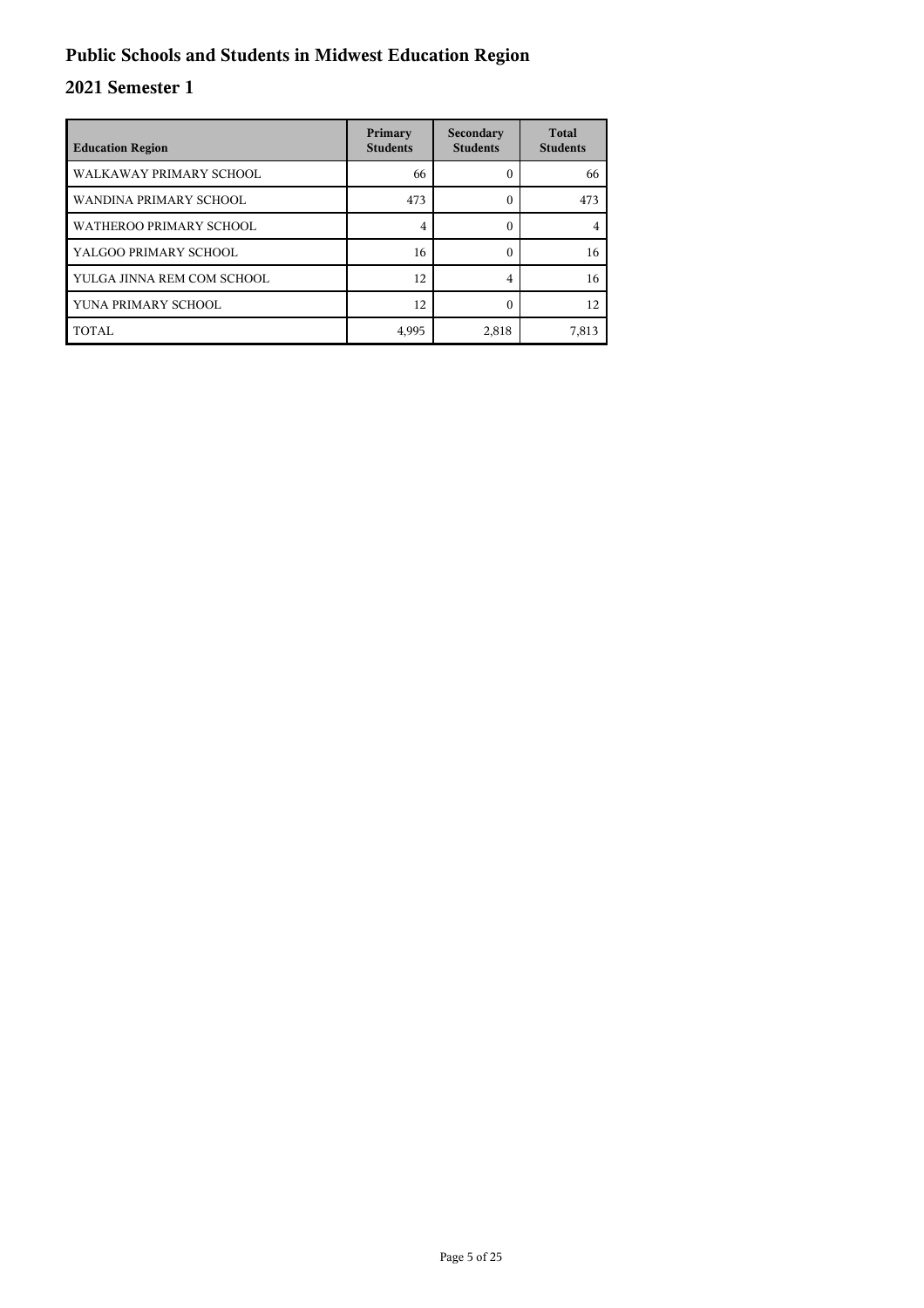| <b>Education Region</b>             | Primary<br><b>Students</b> | Secondary<br><b>Students</b> | <b>Total</b><br><b>Students</b> |
|-------------------------------------|----------------------------|------------------------------|---------------------------------|
| ALINJARRA PRIMARY SCHOOL            | 370                        | $\mathbf{0}$                 | 370                             |
| ALKIMOS BEACH PRIMARY SCHOOL        | 749                        | $\Omega$                     | 749                             |
| <b>ALKIMOS COLLEGE</b>              | $\boldsymbol{0}$           | 350                          | 350                             |
| ALKIMOS PRIMARY SCHOOL              | 684                        | $\mathbf{0}$                 | 684                             |
| ANNE HAMERSLEY PRIMARY SCHOOL       | 602                        | 0                            | 602                             |
| ANZAC TERRACE PRIMARY SCHOOL        | 359                        | $\mathbf{0}$                 | 359                             |
| ARBOR GROVE PRIMARY SCHOOL          | 715                        | $\mathbf{0}$                 | 715                             |
| ASHDALE PRIMARY SCHOOL              | 825                        | $\mathbf{0}$                 | 825                             |
| ASHDALE SECONDARY COLLEGE           | $\boldsymbol{0}$           | 1,781                        | 1,781                           |
| ASHFIELD PRIMARY SCHOOL             | 104                        | $\mathbf{0}$                 | 104                             |
| AVELEY NORTH PRIMARY SCHOOL         | 591                        | $\mathbf{0}$                 | 591                             |
| <b>AVELEY PRIMARY SCHOOL</b>        | 680                        | $\Omega$                     | 680                             |
| AVELEY SECONDARY COLLEGE            | $\boldsymbol{0}$           | 1,097                        | 1,097                           |
| <b>BALCATTA PRIMARY SCHOOL</b>      | 255                        | $\mathbf{0}$                 | 255                             |
| <b>BALCATTA SENIOR HIGH SCHOOL</b>  | $\Omega$                   | 771                          | 771                             |
| <b>BALGA PRIMARY SCHOOL</b>         | 182                        | $\mathbf{0}$                 | 182                             |
| <b>BALGA SENIOR HIGH SCHOOL</b>     | $\mathbf{0}$               | 566                          | 566                             |
| BALLAJURA COMMUNITY COLLEGE         | $\boldsymbol{0}$           | 1,169                        | 1,169                           |
| <b>BALLAJURA PRIMARY SCHOOL</b>     | 765                        | $\mathbf{0}$                 | 765                             |
| <b>BAMBARA PRIMARY SCHOOL</b>       | 208                        | $\mathbf{0}$                 | 208                             |
| <b>BANKSIA GROVE PRIMARY SCHOOL</b> | 494                        | $\mathbf{0}$                 | 494                             |
| <b>BASSENDEAN PRIMARY SCHOOL</b>    | 319                        | $\mathbf{0}$                 | 319                             |
| BAYSWATER PRIMARY SCHOOL            | 431                        | $\mathbf{0}$                 | 431                             |
| BEAUMARIS PRIMARY SCHOOL            | 775                        | $\mathbf{0}$                 | 775                             |
| BEECHBORO PRIMARY SCHOOL            | 329                        | $\mathbf{0}$                 | 329                             |
| <b>BELDON ED SUP CTRE</b>           | 55                         | $\boldsymbol{0}$             | 55                              |
| <b>BELDON PRIMARY SCHOOL</b>        | 338                        | $\mathbf{0}$                 | 338                             |
| BELRIDGE SECONDARY COLLEGE          | $\boldsymbol{0}$           | 1,043                        | 1,043                           |
| BELRIDGE SECONDARY ESC              | $\boldsymbol{0}$           | 123                          | 123                             |
| <b>BINDOON PRIMARY SCHOOL</b>       | 124                        | $\mathbf{0}$                 | 124                             |
| <b>BOB HAWKE COLLEGE</b>            | $\Omega$                   | 589                          | 589                             |
| BOYARE PRIMARY SCHOOL               | 225                        | $\mathbf{0}$                 | 225                             |
| BRABHAM PRIMARY SCHOOL              | 609                        | $\Omega$                     | 609                             |
| <b>BULLSBROOK COLLEGE</b>           | 531                        | 464                          | 995                             |
| <b>BULLSBROOK COM KINDERGARTEN</b>  | 31                         | $\mathbf{0}$                 | 31                              |
| <b>BURBRIDGE SCHOOL</b>             | 26                         | 38                           | 64                              |
| <b>BUTLER COLLEGE</b>               | 0                          | 1,539                        | 1,539                           |
| <b>BUTLER PRIMARY SCHOOL</b>        | 602                        | $\mathbf{0}$                 | 602                             |
| <b>CAMBOON PRIMARY SCHOOL</b>       | 368                        | $\mathbf{0}$                 | 368                             |
| CARINE PRIMARY SCHOOL               | 595                        | 0                            | 595                             |
| CARINE SENIOR HIGH SCHOOL           | 0                          | 2,225                        | 2,225                           |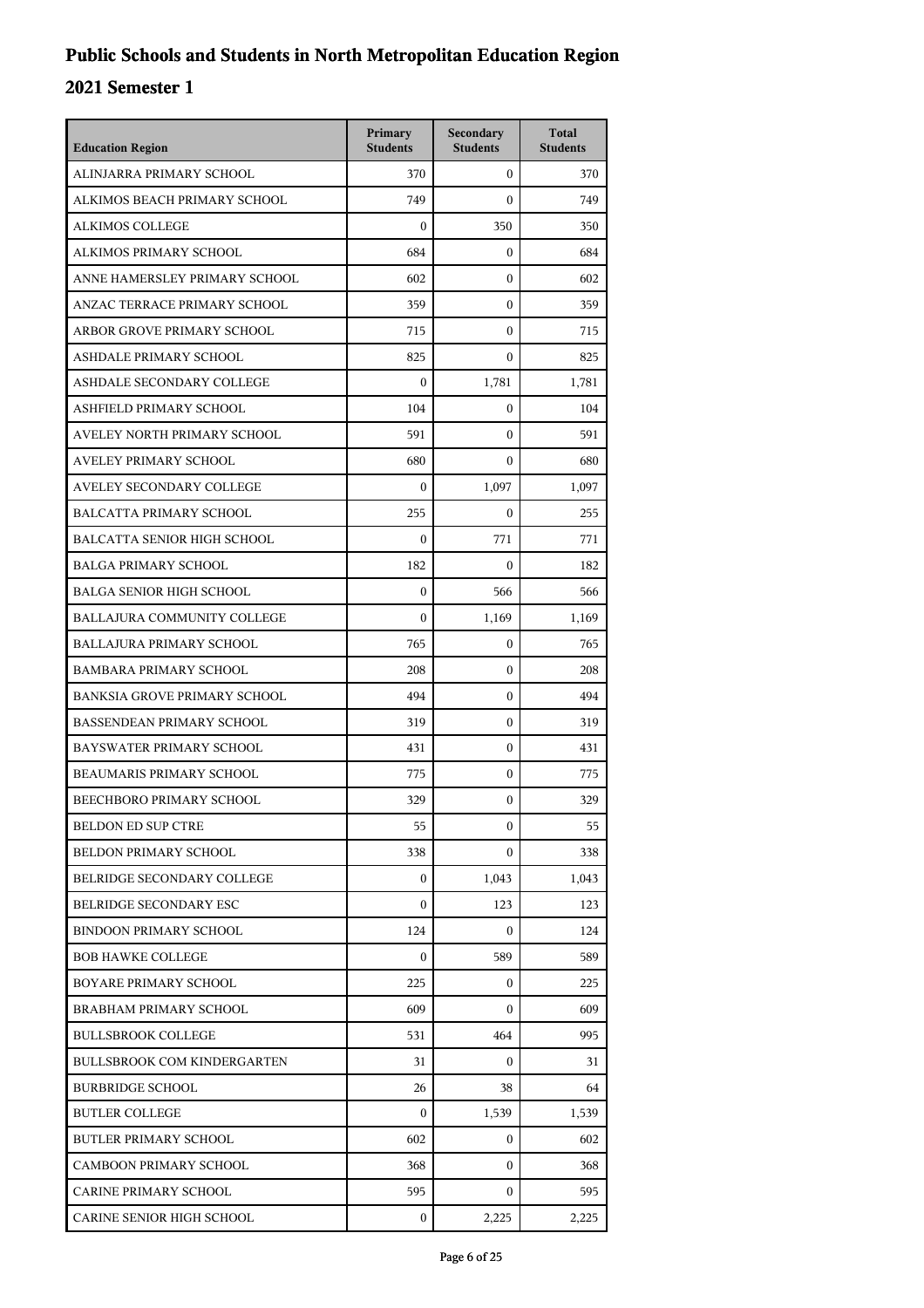| <b>Education Region</b>            | Primary<br><b>Students</b> | Secondary<br><b>Students</b> | <b>Total</b><br><b>Students</b> |
|------------------------------------|----------------------------|------------------------------|---------------------------------|
| CARNABY RISE PRIMARY SCHOOL        | 695                        | $\mathbf{0}$                 | 695                             |
| CARRAMAR PRIMARY SCHOOL            | 697                        | $\mathbf{0}$                 | 697                             |
| CAVERSHAM PRIMARY SCHOOL           | 500                        | $\mathbf{0}$                 | 500                             |
| CAVERSHAM VALLEY PRIMARY SCHOOL    | 489                        | $\boldsymbol{0}$             | 489                             |
| CHIDLOW PRIMARY SCHOOL             | 120                        | $\boldsymbol{0}$             | 120                             |
| CHRISTMAS ISLAND DIST HIGH SCH     | 155                        | 89                           | 244                             |
| CHURCHLANDS PRIMARY SCHOOL         | 497                        | $\boldsymbol{0}$             | 497                             |
| CHURCHLANDS SENIOR HIGH SCHOOL     | $\boldsymbol{0}$           | 2,758                        | 2,758                           |
| CITY BEACH PRIMARY SCHOOL          | 225                        | $\boldsymbol{0}$             | 225                             |
| CLARKSON COMMUNITY HIGH SCHOOL     | $\boldsymbol{0}$           | 343                          | 343                             |
| <b>CLARKSON PRIMARY SCHOOL</b>     | 326                        | $\mathbf{0}$                 | 326                             |
| CLAYTON VIEW PRIMARY SCHOOL        | 157                        | $\mathbf{0}$                 | 157                             |
| COCOS ISLANDS DISTRICT HIGH SCH    | 78                         | 24                           | 102                             |
| CONNOLLY PRIMARY SCHOOL            | 393                        | $\boldsymbol{0}$             | 393                             |
| COOLBINIA PRIMARY SCHOOL           | 413                        | $\boldsymbol{0}$             | 413                             |
| <b>COTTESLOE PRIMARY SCHOOL</b>    | 343                        | $\boldsymbol{0}$             | 343                             |
| CRAIGIE HEIGHTS PRIMARY SCHOOL     | 407                        | $\mathbf{0}$                 | 407                             |
| <b>CREANEY ED SUP CTRE</b>         | 57                         | $\boldsymbol{0}$             | 57                              |
| <b>CREANEY PRIMARY SCHOOL</b>      | 364                        | $\boldsymbol{0}$             | 364                             |
| <b>CURRAMBINE PRIMARY SCHOOL</b>   | 788                        | $\boldsymbol{0}$             | 788                             |
| <b>CYRIL JACKSON SENIOR CAMPUS</b> | $\boldsymbol{0}$           | 347                          | 347                             |
| CYRIL JACKSON SR CAMPUS ES CTRE    | $\theta$                   | 48                           | 48                              |
| DALKEITH PRIMARY SCHOOL            | 318                        | $\mathbf{0}$                 | 318                             |
| DALMAIN PRIMARY SCHOOL             | 273                        | $\boldsymbol{0}$             | 273                             |
| DARLINGTON PRIMARY SCHOOL          | 373                        | $\boldsymbol{0}$             | 373                             |
| DAVALLIA PRIMARY SCHOOL            | 563                        | 0                            | 563                             |
| DEANMORE PRIMARY SCHOOL            | 527                        | $\Omega$                     | 527                             |
| DIANELLA HEIGHTS PRIMARY SCHOOL    | 467                        | $\mathbf{0}$                 | 467                             |
| DIANELLA PRIMARY COLLEGE           | 364                        | 0                            | 364                             |
| DIANELLA SECONDARY COLLEGE         | $\mathbf{0}$               | 572                          | 572                             |
| DIANELLA SECONDARY COLLEGE ESC     | $\Omega$                   | 111                          | 111                             |
| DOUBLEVIEW PRIMARY SCHOOL          | 481                        | $\Omega$                     | 481                             |
| DRYANDRA PRIMARY SCHOOL            | 221                        | $\mathbf{0}$                 | 221                             |
| DUNCRAIG PRIMARY SCHOOL            | 438                        | 0                            | 438                             |
| DUNCRAIG SENIOR HIGH SCHOOL        | $\mathbf{0}$               | 1,713                        | 1,713                           |
| DURHAM ROAD SCHOOL                 | 139                        | 86                           | 225                             |
| EAST BEECHBORO PRIMARY SCHOOL      | 434                        | $\mathbf{0}$                 | 434                             |
| EAST BUTLER PRIMARY SCHOOL         | 459                        | $\mathbf{0}$                 | 459                             |
| EAST HAMERSLEY PRIMARY SCHOOL      | 238                        | 0                            | 238                             |
| EAST WANNEROO PRIMARY SCHOOL       | 376                        | 0                            | 376                             |
| EASTERN HILLS SNR HIGH SCHOOL      | $\mathbf{0}$               | 961                          | 961                             |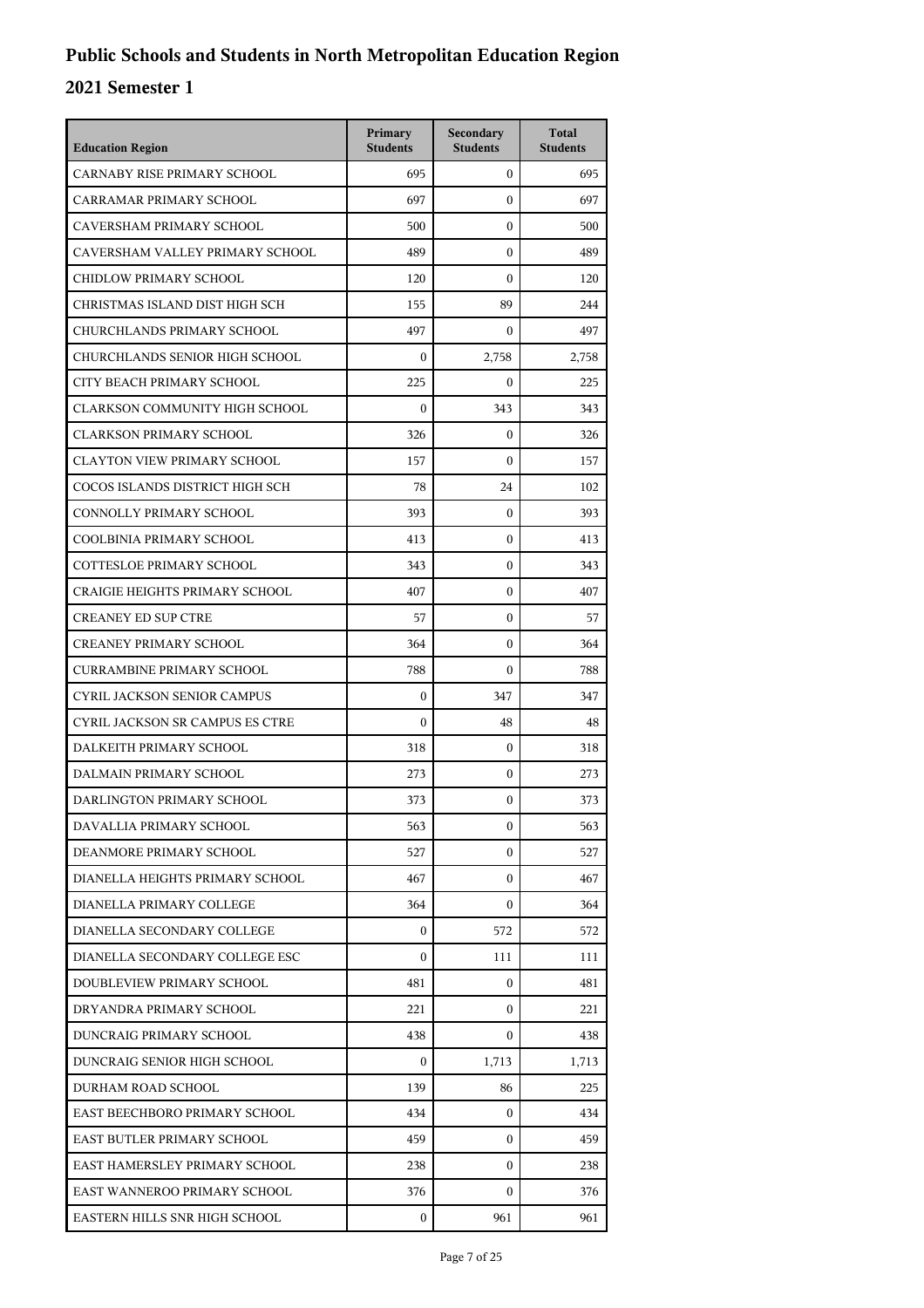| <b>Education Region</b>              | Primary<br><b>Students</b> | Secondary<br><b>Students</b> | <b>Total</b><br><b>Students</b> |
|--------------------------------------|----------------------------|------------------------------|---------------------------------|
| EDDYSTONE PRIMARY SCHOOL             | 210                        | $\mathbf{0}$                 | 210                             |
| EDEN HILL PRIMARY SCHOOL             | 496                        | $\mathbf{0}$                 | 496                             |
| EDGEWATER PRIMARY SCHOOL             | 419                        | $\mathbf{0}$                 | 419                             |
| ELLEN STIRLING PRIMARY SCHOOL        | 748                        | $\boldsymbol{0}$             | 748                             |
| ELLENBROOK PRIMARY SCHOOL            | 467                        | $\boldsymbol{0}$             | 467                             |
| ELLENBROOK SECONDARY COLLEGE         | $\boldsymbol{0}$           | 1,422                        | 1,422                           |
| <b>EMBLETON PRIMARY SCHOOL</b>       | 178                        | $\mathbf{0}$                 | 178                             |
| FLOREAT PARK PRIMARY SCHOOL          | 606                        | $\mathbf{0}$                 | 606                             |
| FRESHWATER BAY PRIMARY SCHOOL        | 473                        | $\boldsymbol{0}$             | 473                             |
| <b>GIDGEGANNUP PRIMARY SCHOOL</b>    | 205                        | $\boldsymbol{0}$             | 205                             |
| GINGIN DISTRICT HIGH SCHOOL          | 180                        | 66                           | 246                             |
| <b>GIRRAWHEEN SENIOR HIGH SCHOOL</b> | $\theta$                   | 444                          | 444                             |
| <b>GLADYS NEWTON SCHOOL</b>          | 42                         | 51                           | 93                              |
| <b>GLEN FORREST COM KINDERGARTEN</b> | 13                         | $\boldsymbol{0}$             | 13                              |
| <b>GLEN FORREST PRIMARY SCHOOL</b>   | 228                        | $\boldsymbol{0}$             | 228                             |
| <b>GLENDALE PRIMARY SCHOOL</b>       | 319                        | $\boldsymbol{0}$             | 319                             |
| <b>GLENGARRY PRIMARY SCHOOL</b>      | 415                        | $\mathbf{0}$                 | 415                             |
| <b>GOOLLELAL PRIMARY SCHOOL</b>      | 249                        | $\boldsymbol{0}$             | 249                             |
| GOVERNOR STIRLING SNR HIGH SCH       | $\boldsymbol{0}$           | 963                          | 963                             |
| <b>GRANDIS PRIMARY SCHOOL</b>        | 463                        | $\mathbf{0}$                 | 463                             |
| <b>GREENMOUNT PRIMARY SCHOOL</b>     | 376                        | $\mathbf{0}$                 | 376                             |
| <b>GREENWOOD COLLEGE</b>             | $\boldsymbol{0}$           | 1,056                        | 1,056                           |
| <b>GREENWOOD PRIMARY SCHOOL</b>      | 369                        | $\boldsymbol{0}$             | 369                             |
| <b>GUILDFORD PRIMARY SCHOOL</b>      | 293                        | $\mathbf{0}$                 | 293                             |
| HALIDON PRIMARY SCHOOL               | 230                        | $\mathbf{0}$                 | 230                             |
| HAMPTON PARK PRIMARY SCHOOL          | 374                        | $\mathbf{0}$                 | 374                             |
| HAMPTON SENIOR HIGH SCHOOL           | $\Omega$                   | 855                          | 855                             |
| HAWKER PARK PRIMARY SCHOOL           | 230                        | 0                            | 230                             |
| HEATHRIDGE PRIMARY SCHOOL            | 221                        | 0                            | 221                             |
| HELENA VALLEY PRIMARY SCHOOL         | 317                        | 0                            | 317                             |
| HERNE HILL PRIMARY SCHOOL            | 202                        | $\mathbf{0}$                 | 202                             |
| HIGHGATE PRIMARY SCHOOL              | 818                        | $\mathbf{0}$                 | 818                             |
| HILLARYS COM KINDERGARTEN            | 28                         | $\mathbf{0}$                 | 28                              |
| HILLARYS PRIMARY SCHOOL              | 575                        | 0                            | 575                             |
| HILLCREST PRIMARY SCHOOL             | 461                        | 0                            | 461                             |
| HOCKING PRIMARY SCHOOL               | 620                        | $\mathbf{0}$                 | 620                             |
| HOLLYWOOD PRIMARY SCHOOL             | 348                        | $\mathbf{0}$                 | 348                             |
| HUDSON PARK PRIMARY SCHOOL           | 213                        | $\mathbf{0}$                 | 213                             |
| ILLAWARRA PRIMARY SCHOOL             | 373                        | 0                            | 373                             |
| INGLEWOOD PRIMARY SCHOOL             | 607                        | $\mathbf{0}$                 | 607                             |
| JOHN BUTLER PRIMARY COLLEGE          | 385                        | $\mathbf{0}$                 | 385                             |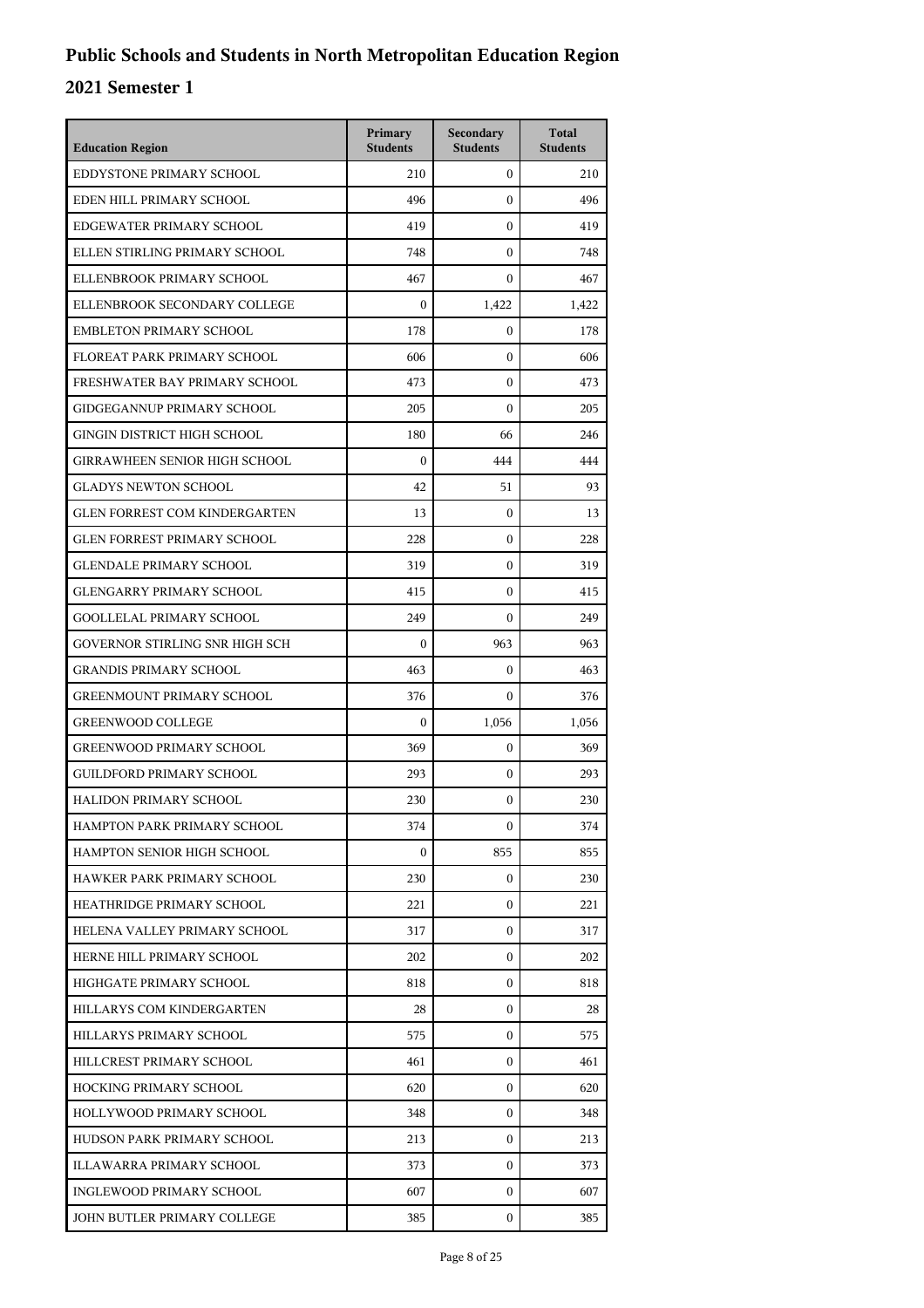| <b>Education Region</b>         | Primary<br><b>Students</b> | Secondary<br><b>Students</b> | <b>Total</b><br><b>Students</b> |
|---------------------------------|----------------------------|------------------------------|---------------------------------|
| JOHN FORREST SECONDARY COLLEGE  | $\Omega$                   | 1,110                        | 1,110                           |
| <b>JOLIMONT PRIMARY SCHOOL</b>  | 348                        | $\mathbf{0}$                 | 348                             |
| <b>JOONDALUP ED SUP CTRE</b>    | 103                        | $\mathbf{0}$                 | 103                             |
| JOONDALUP PRIMARY SCHOOL        | 421                        | $\mathbf{0}$                 | 421                             |
| JOSEPH BANKS SECONDARY COLLEGE  | $\boldsymbol{0}$           | 1,517                        | 1,517                           |
| KAPINARA PRIMARY SCHOOL         | 401                        | $\mathbf{0}$                 | 401                             |
| KARRINYUP PRIMARY SCHOOL        | 510                        | $\mathbf{0}$                 | 510                             |
| KIARA COLLEGE                   | $\boldsymbol{0}$           | 539                          | 539                             |
| <b>KINROSS COLLEGE</b>          | $\boldsymbol{0}$           | 727                          | 727                             |
| KINROSS PRIMARY SCHOOL          | 682                        | $\mathbf{0}$                 | 682                             |
| KOONDOOLA PRIMARY SCHOOL        | 266                        | $\mathbf{0}$                 | 266                             |
| KYILLA PRIMARY SCHOOL           | 363                        | $\mathbf{0}$                 | 363                             |
| LAKE GWELUP PRIMARY SCHOOL      | 538                        | $\mathbf{0}$                 | 538                             |
| LAKE MONGER PRIMARY SCHOOL      | 286                        | $\boldsymbol{0}$             | 286                             |
| LANCELIN PRIMARY SCHOOL         | 77                         | $\boldsymbol{0}$             | 77                              |
| LANDSDALE PRIMARY SCHOOL        | 789                        | $\boldsymbol{0}$             | 789                             |
| LOCKRIDGE PRIMARY SCHOOL        | 236                        | $\mathbf{0}$                 | 236                             |
| MADELEY PRIMARY SCHOOL          | 501                        | $\boldsymbol{0}$             | 501                             |
| MALVERN SPRINGS PRIMARY SCHOOL  | 837                        | $\boldsymbol{0}$             | 837                             |
| MARANGAROO PRIMARY SCHOOL       | 217                        | $\boldsymbol{0}$             | 217                             |
| <b>MARMION PRIMARY SCHOOL</b>   | 420                        | $\boldsymbol{0}$             | 420                             |
| MAYLANDS PENINSULA PRIMARY SCH  | 667                        | $\mathbf{0}$                 | 667                             |
| MERRIWA ED SUP CTRE             | 66                         | $\mathbf{0}$                 | 66                              |
| MERRIWA PRIMARY SCHOOL          | 384                        | $\boldsymbol{0}$             | 384                             |
| MIDDLE SWAN PRIMARY SCHOOL      | 468                        | $\boldsymbol{0}$             | 468                             |
| MIDVALE PRIMARY SCHOOL          | 313                        | 0                            | 313                             |
| MINDARIE PRIMARY SCHOOL         | 777                        | $\Omega$                     | 777                             |
| MINDARIE SENIOR COLLEGE         | $\mathbf{0}$               | 815                          | 815                             |
| MOORDITJ NOONGAR COM COLLEGE    | 122                        | $\mathbf{0}$                 | 122                             |
| MORLEY PRIMARY SCHOOL           | 177                        | 0                            | 177                             |
| MORLEY SENIOR HIGH SCHOOL       | $\Omega$                   | 1,036                        | 1,036                           |
| MOSMAN PARK PRIMARY SCHOOL      | 445                        | 0                            | 445                             |
| MOSMAN PARK SCHOOL FOR DEAF CHN | 28                         | 0                            | 28                              |
| MOUNT CLAREMONT PRIMARY SCHOOL  | 275                        | $\mathbf{0}$                 | 275                             |
| MOUNT HAWTHORN ED SUP CTRE      | 26                         | 0                            | 26                              |
| MOUNT HAWTHORN PRIMARY SCHOOL   | 920                        | 0                            | 920                             |
| MOUNT HELENA COM KINDERGARTEN   | 9                          | $\mathbf{0}$                 | 9                               |
| MOUNT HELENA PRIMARY SCHOOL     | 173                        | 0                            | 173                             |
| MOUNT LAWLEY PRIMARY SCHOOL     | 537                        | $\mathbf{0}$                 | 537                             |
| MOUNT LAWLEY SENIOR HIGH SCHOOL | 0                          | 1,965                        | 1,965                           |
| MULLALOO BEACH PRIMARY SCHOOL   | 265                        | 0                            | 265                             |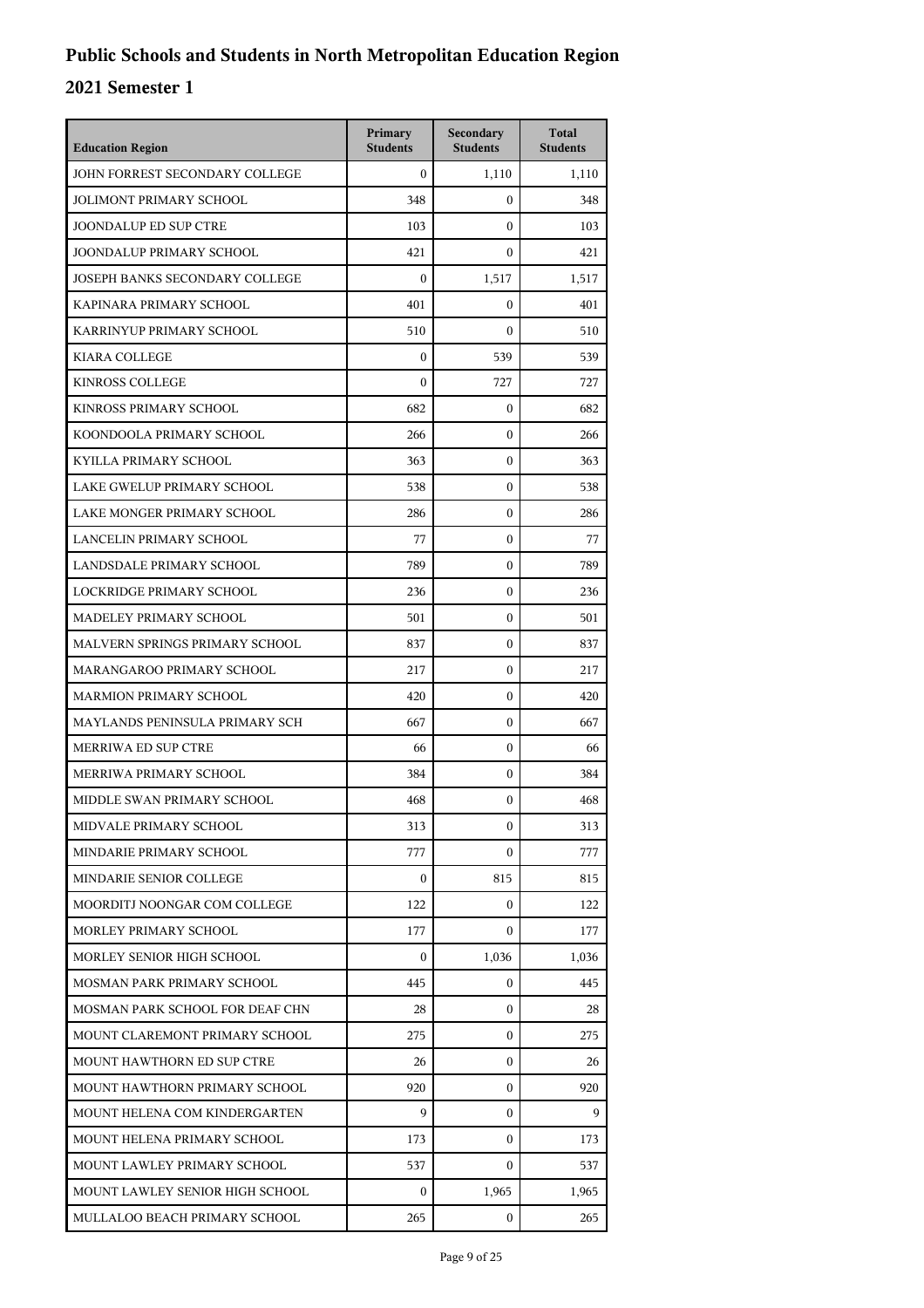| <b>Education Region</b>         | Primary<br><b>Students</b> | Secondary<br><b>Students</b> | <b>Total</b><br><b>Students</b> |
|---------------------------------|----------------------------|------------------------------|---------------------------------|
| MULLALOO COM KINDERGARTEN       | 39                         | $\mathbf{0}$                 | 39                              |
| MULLALOO HEIGHTS PRIMARY SCHOOL | 252                        | $\mathbf{0}$                 | 252                             |
| MUNDARING PRIMARY SCHOOL        | 318                        | $\boldsymbol{0}$             | 318                             |
| NEDLANDS PRIMARY SCHOOL         | 490                        | $\boldsymbol{0}$             | 490                             |
| NEWBOROUGH PRIMARY SCHOOL       | 378                        | $\boldsymbol{0}$             | 378                             |
| NOLLAMARA PRIMARY SCHOOL        | 272                        | $\boldsymbol{0}$             | 272                             |
| NORANDA PRIMARY SCHOOL          | 366                        | $\boldsymbol{0}$             | 366                             |
| NORTH BALGA PRIMARY SCHOOL      | 256                        | $\boldsymbol{0}$             | 256                             |
| NORTH BEACH PRIMARY SCHOOL      | 385                        | $\boldsymbol{0}$             | 385                             |
| NORTH COTTESLOE PRIMARY SCHOOL  | 378                        | 0                            | 378                             |
| NORTH EAST METRO LANG DEV CTR   | 302                        | $\boldsymbol{0}$             | 302                             |
| NORTH MORLEY PRIMARY SCHOOL     | 163                        | $\boldsymbol{0}$             | 163                             |
| NORTH PERTH PRIMARY SCHOOL      | 412                        | $\boldsymbol{0}$             | 412                             |
| NORTH WOODVALE PRIMARY SCHOOL   | 383                        | $\boldsymbol{0}$             | 383                             |
| OCEAN REEF PRIMARY SCHOOL       | 218                        | $\mathbf{0}$                 | 218                             |
| OCEAN REEF SENIOR HIGH SCHOOL   | $\boldsymbol{0}$           | 1,296                        | 1,296                           |
| OSBORNE PRIMARY SCHOOL          | 268                        | $\mathbf{0}$                 | 268                             |
| PADBURY COM KINDERGARTEN        | 27                         | $\boldsymbol{0}$             | 27                              |
| PADBURY PRIMARY SCHOOL          | 96                         | $\boldsymbol{0}$             | 96                              |
| PARKERVILLE PRIMARY SCHOOL      | 278                        | 0                            | 278                             |
| PEARSALL PRIMARY SCHOOL         | 572                        | $\mathbf{0}$                 | 572                             |
| PERTH MODERN SCHOOL             | $\boldsymbol{0}$           | 1,447                        | 1,447                           |
| POSEIDON PRIMARY SCHOOL         | 238                        | $\boldsymbol{0}$             | 238                             |
| POYNTER PRIMARY SCHOOL          | 474                        | $\boldsymbol{0}$             | 474                             |
| QUINNS BEACH PRIMARY SCHOOL     | 427                        | 0                            | 427                             |
| QUINNS ROCKS PRIMARY SCHOOL     | 393                        | 0                            | 393                             |
| RAWLINSON PRIMARY SCHOOL        | 413                        | $\mathbf{0}$                 | 413                             |
| ROSALIE PRIMARY SCHOOL          | 567                        | $\mathbf{0}$                 | 567                             |
| ROSEWORTH ED SUP CTRE           | 47                         | $\mathbf{0}$                 | 47                              |
| ROSEWORTH PRIMARY SCHOOL        | 323                        | 0                            | 323                             |
| SAWYERS VALLEY PRIMARY SCHOOL   | 190                        | 0                            | 190                             |
| SCARBOROUGH PRIMARY SCHOOL      | 247                        | $\mathbf{0}$                 | 247                             |
| SCHOOL OF ISOLATED AND DISTANCE | 64                         | 264                          | 328                             |
| <b>SEAVIEW COM KINDERGARTEN</b> | 31                         | 0                            | 31                              |
| <b>SHENTON COLLEGE</b>          | $\mathbf{0}$               | 2,562                        | 2,562                           |
| SHENTON COLLEGE DEAF ED CTRE    | 0                          | 40                           | 40                              |
| SIR DAVID BRAND SCHOOL          | 23                         | 28                           | 51                              |
| SOMERLY PRIMARY SCHOOL          | 476                        | $\mathbf{0}$                 | 476                             |
| SORRENTO PRIMARY SCHOOL         | 456                        | 0                            | 456                             |
| SOUTH BALLAJURA ED SUP CTRE     | 60                         | 0                            | 60                              |
| SOUTH BALLAJURA PRIMARY SCHOOL  | 400                        | $\mathbf{0}$                 | 400                             |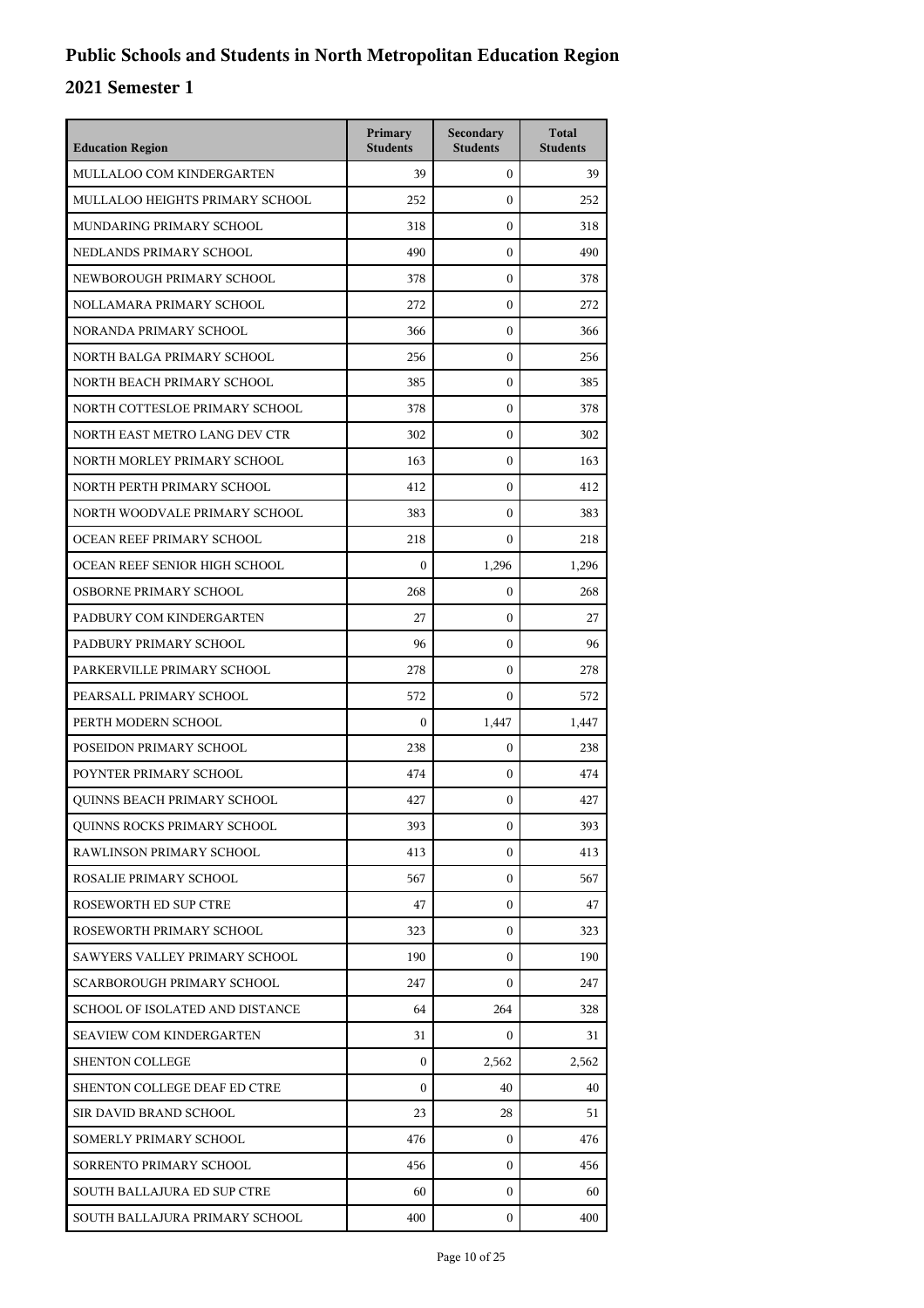| <b>Education Region</b>               | Primary<br><b>Students</b> | Secondary<br><b>Students</b> | <b>Total</b><br><b>Students</b> |
|---------------------------------------|----------------------------|------------------------------|---------------------------------|
| SOUTH PADBURY PRIMARY SCHOOL          | 388                        | $\mathbf{0}$                 | 388                             |
| SPRING HILL PRIMARY SCHOOL            | 797                        | $\mathbf{0}$                 | 797                             |
| SPRINGFIELD PRIMARY SCHOOL            | 248                        | $\mathbf{0}$                 | 248                             |
| <b>SSEN: BEHAVIOUR AND ENGAGEMENT</b> | $\boldsymbol{0}$           | 18                           | 18                              |
| <b>SSEN: SENSORY</b>                  | 105                        | $\boldsymbol{0}$             | 105                             |
| SUBIACO PRIMARY SCHOOL                | 728                        | $\boldsymbol{0}$             | 728                             |
| SUTHERLAND DIANELLA PRIMARY SCH       | 363                        | $\mathbf{0}$                 | 363                             |
| <b>SWAN VIEW PRIMARY SCHOOL</b>       | 273                        | $\mathbf{0}$                 | 273                             |
| SWAN VIEW SENIOR HIGH SCHOOL          | $\boldsymbol{0}$           | 593                          | 593                             |
| SWANBOURNE PRIMARY SCHOOL             | 464                        | $\boldsymbol{0}$             | 464                             |
| TAKARI PRIMARY SCHOOL                 | 177                        | $\mathbf{0}$                 | 177                             |
| TAPPING PRIMARY SCHOOL                | 632                        | $\mathbf{0}$                 | 632                             |
| TUART HILL COM KINDERGARTEN           | 18                         | $\boldsymbol{0}$             | 18                              |
| TUART HILL PRIMARY SCHOOL             | 485                        | $\boldsymbol{0}$             | 485                             |
| TWO ROCKS PRIMARY SCHOOL              | 460                        | $\boldsymbol{0}$             | 460                             |
| UPPER SWAN PRIMARY SCHOOL             | 424                        | $\mathbf{0}$                 | 424                             |
| WADDINGTON PRIMARY SCHOOL             | 82                         | $\mathbf{0}$                 | 82                              |
| WANNEROO PRIMARY SCHOOL               | 457                        | $\mathbf{0}$                 | 457                             |
| WANNEROO SECONDARY COLLEGE            | $\boldsymbol{0}$           | 1,308                        | 1,308                           |
| WARRIAPENDI PRIMARY SCHOOL            | 240                        | $\Omega$                     | 240                             |
| WARWICK SENIOR HIGH SCHOOL            | $\boldsymbol{0}$           | 764                          | 764                             |
| WELD SQUARE PRIMARY SCHOOL            | 145                        | $\mathbf{0}$                 | 145                             |
| WEMBLEY DOWNS PRIMARY SCHOOL          | 414                        | $\mathbf{0}$                 | 414                             |
| WEMBLEY PRIMARY SCHOOL                | 845                        | $\mathbf{0}$                 | 845                             |
| WEST BALCATTA PRIMARY SCHOOL          | 521                        | $\mathbf{0}$                 | 521                             |
| WEST BEECHBORO PRIMARY SCHOOL         | 492                        | 0                            | 492                             |
| WEST COAST LANGUAGE DEVELOPMENT       | 315                        | $\Omega$                     | 315                             |
| WEST COAST SEC ED SUP CTRE            | $\Omega$                   | 81                           | 81                              |
| WEST GREENWOOD PRIMARY SCHOOL         | 459                        | $\mathbf{0}$                 | 459                             |
| WEST LEEDERVILLE PRIMARY SCHOOL       | 579                        | 0                            | 579                             |
| WEST MORLEY PRIMARY SCHOOL            | 298                        | 0                            | 298                             |
| WESTMINSTER ED SUP CTRE               | 59                         | $\mathbf{0}$                 | 59                              |
| WESTMINSTER PRIMARY SCHOOL            | 358                        | 0                            | 358                             |
| WOODBRIDGE PRIMARY SCHOOL             | 377                        | $\mathbf{0}$                 | 377                             |
| WOODLANDS PRIMARY SCHOOL              | 439                        | 0                            | 439                             |
| WOODVALE PRIMARY SCHOOL               | 414                        | $\mathbf{0}$                 | 414                             |
| WOODVALE SECONDARY COLLEGE            | $\Omega$                   | 1,420                        | 1,420                           |
| WOOROLOO PRIMARY SCHOOL               | 52                         | 0                            | 52                              |
| YANCHEP BEACH PRIMARY SCHOOL          | 681                        | 0                            | 681                             |
| YANCHEP LAGOON PRIMARY SCHOOL         | 360                        | 0                            | 360                             |
| YANCHEP RISE PRIMARY SCHOOL           | 162                        | 0                            | 162                             |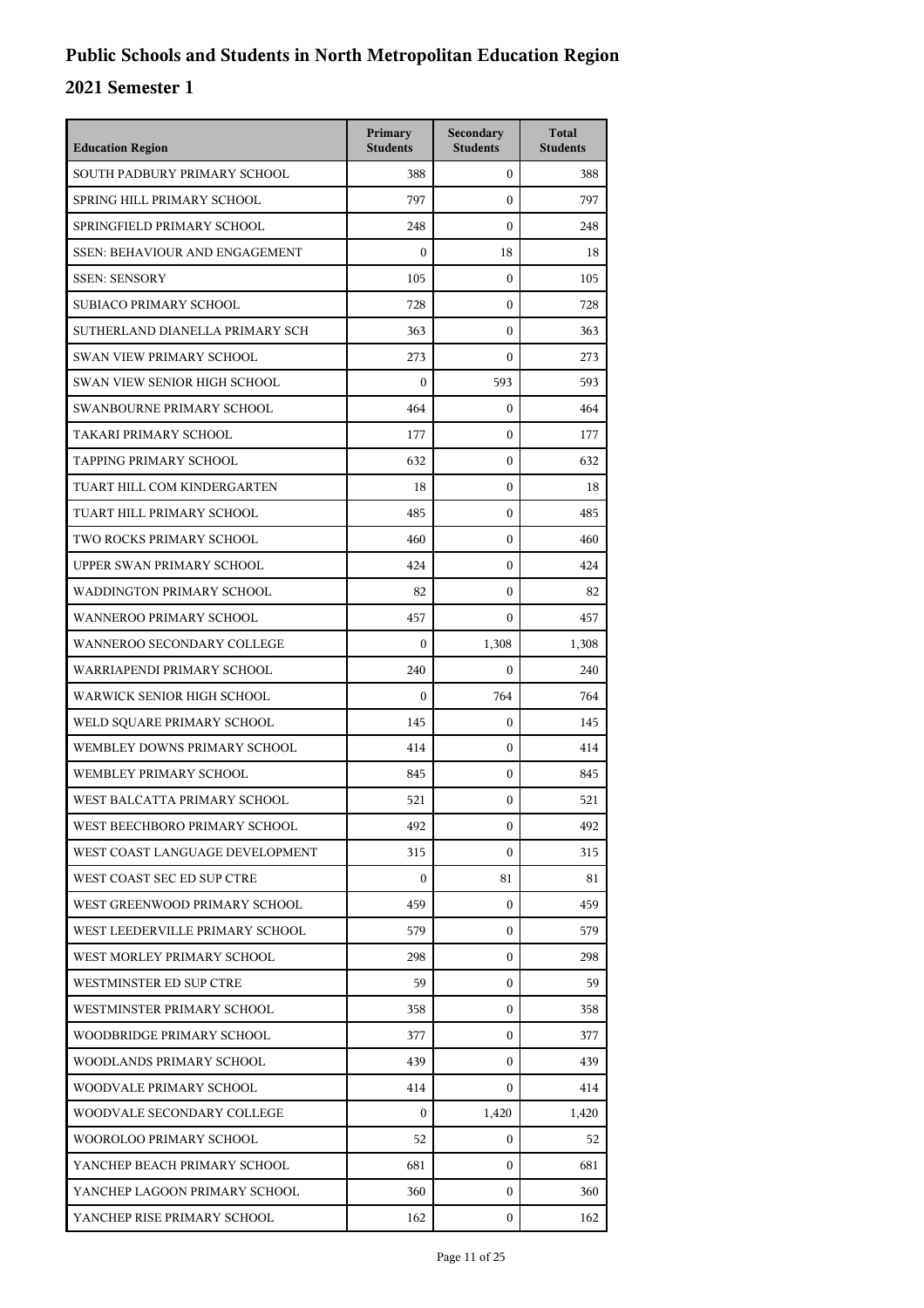| <b>Education Region</b>   | Primary<br><b>Students</b> | Secondary<br><b>Students</b> | <b>Total</b><br><b>Students</b> |
|---------------------------|----------------------------|------------------------------|---------------------------------|
| YANCHEP SECONDARY COLLEGE |                            | 783                          | 783                             |
| YOKINE PRIMARY SCHOOL     | 349                        |                              | 349                             |
| YULUMA PRIMARY SCHOOL     | 268                        |                              | 268                             |
| TOTAL                     | 75,324                     | 41,977                       | 117,301                         |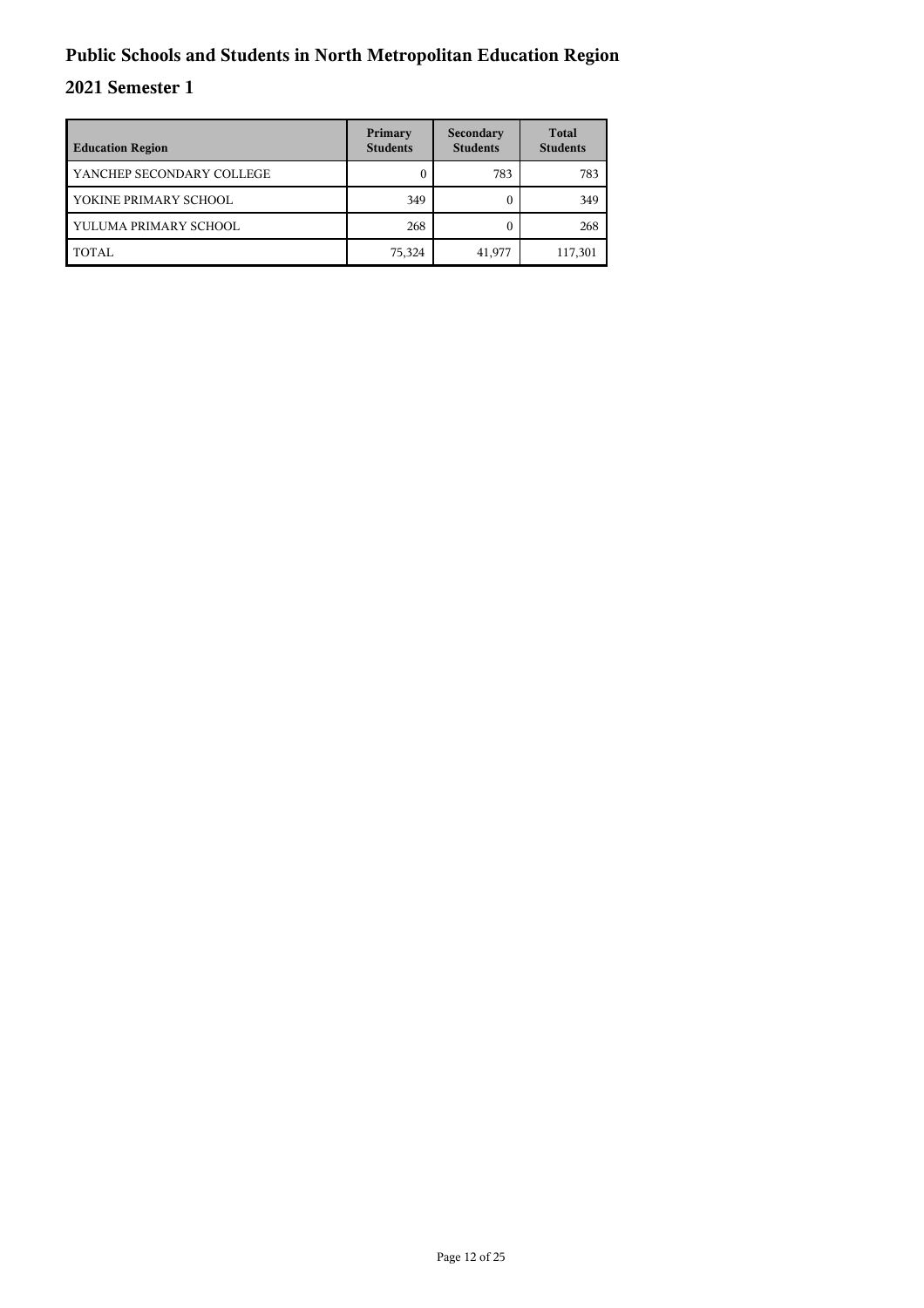## **Public Schools and Students in Pilbara Education Region**

| <b>Education Region</b>        | Primary<br><b>Students</b> | Secondary<br><b>Students</b> | <b>Total</b><br><b>Students</b> |
|--------------------------------|----------------------------|------------------------------|---------------------------------|
| <b>BALER PRIMARY SCHOOL</b>    | 555                        | $\mathbf{0}$                 | 555                             |
| BAYNTON WEST PRIMARY SCHOOL    | 796                        | $\Omega$                     | 796                             |
| <b>CASSIA ED SUP CTRE</b>      | 17                         | $\theta$                     | 17                              |
| CASSIA PRIMARY SCHOOL          | 572                        | $\theta$                     | 572                             |
| DAMPIER PRIMARY SCHOOL         | 192                        | $\Omega$                     | 192                             |
| HEDLAND SENIOR HIGH SCHOOL     | $\boldsymbol{0}$           | 999                          | 999                             |
| JIGALONG REM COM SCHOOL        | 48                         | 19                           | 67                              |
| KARRATHA PRIMARY SCHOOL        | 279                        | $\theta$                     | 279                             |
| KARRATHA SENIOR HIGH SCHOOL    | $\boldsymbol{0}$           | 1,270                        | 1,270                           |
| MARBLE BAR PRIMARY SCHOOL      | 18                         | 10                           | 28                              |
| MILLARS WELL PRIMARY SCHOOL    | 293                        | $\mathbf{0}$                 | 293                             |
| NEWMAN PRIMARY SCHOOL          | 283                        | $\Omega$                     | 283                             |
| NEWMAN SENIOR HIGH SCHOOL      | $\mathbf{0}$               | 328                          | 328                             |
| NORTH TOM PRICE PRIMARY SCHOOL | 286                        | $\theta$                     | 286                             |
| NULLAGINE PRIMARY SCHOOL       | 18                         | 18                           | 36                              |
| <b>ONSLOW PRIMARY SCHOOL</b>   | 111                        | 18                           | 129                             |
| PANNAWONICA PRIMARY SCHOOL     | 127                        | 24                           | 151                             |
| PARABURDOO PRIMARY SCHOOL      | 198                        | $\mathbf{0}$                 | 198                             |
| PEGS CREEK PRIMARY SCHOOL      | 203                        | $\mathbf{0}$                 | 203                             |
| PORT HEDLAND PRIMARY SCHOOL    | 546                        | $\mathbf{0}$                 | 546                             |
| PORT HEDLAND SCHOOL OF THE AIR | 18                         | $\mathbf{0}$                 | 18                              |
| ROEBOURNE DISTRICT HIGH SCHOOL | 72                         | 77                           | 149                             |
| SOUTH HEDLAND PRIMARY SCHOOL   | 241                        | $\theta$                     | 241                             |
| SOUTH NEWMAN PRIMARY SCHOOL    | 417                        | $\mathbf{0}$                 | 417                             |
| TAMBREY PRIMARY SCHOOL         | 672                        | $\mathbf{0}$                 | 672                             |
| TOM PRICE PRIMARY SCHOOL       | 328                        | $\mathbf{0}$                 | 328                             |
| TOM PRICE SENIOR HIGH SCHOOL   | 0                          | 286                          | 286                             |
| WICKHAM PRIMARY SCHOOL         | 365                        | $\mathbf{0}$                 | 365                             |
| YANDEYARRA REM COM SCHOOL      | 16                         | 7                            | 23                              |
| TOTAL                          | 6,671                      | 3,056                        | 9,727                           |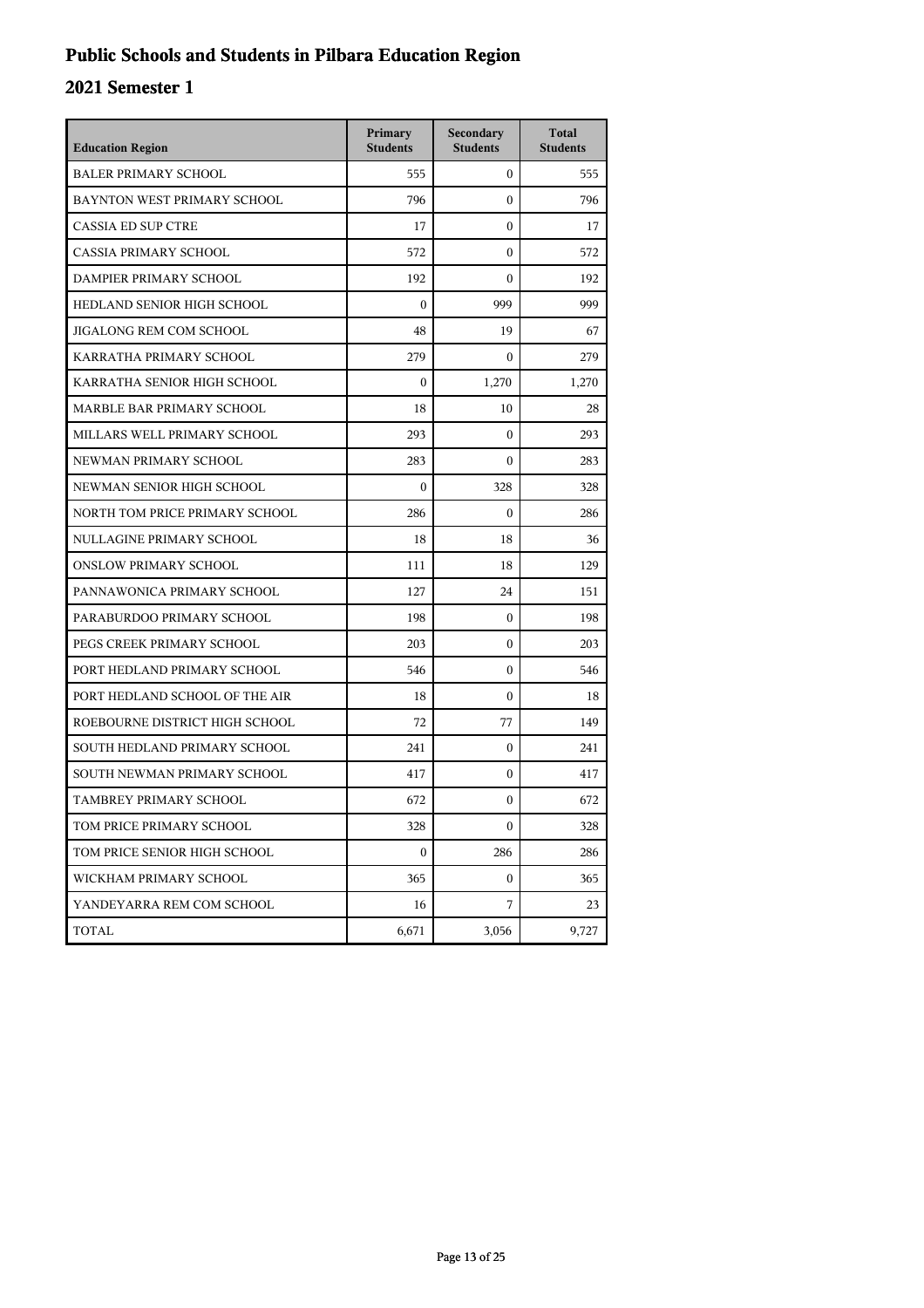| <b>Education Region</b>                | Primary<br><b>Students</b> | Secondary<br><b>Students</b> | <b>Total</b><br><b>Students</b> |
|----------------------------------------|----------------------------|------------------------------|---------------------------------|
| APPLECROSS PRIMARY SCHOOL              | 581                        | $\mathbf{0}$                 | 581                             |
| APPLECROSS SENIOR HIGH SCHOOL          | $\mathbf{0}$               | 1,731                        | 1,731                           |
| ARDROSS PRIMARY SCHOOL                 | 384                        | $\mathbf{0}$                 | 384                             |
| <b>ARMADALE ED SUP CTRE</b>            | $\boldsymbol{0}$           | 75                           | 75                              |
| ARMADALE PRIMARY SCHOOL                | 439                        | $\mathbf{0}$                 | 439                             |
| ARMADALE SENIOR HIGH SCHOOL            | $\boldsymbol{0}$           | 781                          | 781                             |
| ASHBURTON DRIVE PRIMARY SCHOOL         | 448                        | $\mathbf{0}$                 | 448                             |
| ASPIRI PRIMARY SCHOOL                  | 862                        | $\mathbf{0}$                 | 862                             |
| ATTADALE PRIMARY SCHOOL                | 403                        | $\mathbf{0}$                 | 403                             |
| <b>ATWELL COLLEGE</b>                  | $\Omega$                   | 1,398                        | 1,398                           |
| ATWELL PRIMARY SCHOOL                  | 785                        | $\mathbf{0}$                 | 785                             |
| AUBIN GROVE PRIMARY SCHOOL             | 1,037                      | $\mathbf{0}$                 | 1,037                           |
| <b>BALDIVIS GARDENS PRIMARY SCHOOL</b> | 483                        | $\mathbf{0}$                 | 483                             |
| <b>BALDIVIS PRIMARY SCHOOL</b>         | 574                        | $\mathbf{0}$                 | 574                             |
| <b>BALDIVIS SECONDARY COLLEGE</b>      | $\Omega$                   | 1,629                        | 1,629                           |
| BANKSIA PARK PRIMARY SCHOOL            | 267                        | $\mathbf{0}$                 | 267                             |
| BANNISTER CREEK PRIMARY SCHOOL         | 584                        | $\mathbf{0}$                 | 584                             |
| BATEMAN PRIMARY SCHOOL                 | 366                        | $\mathbf{0}$                 | 366                             |
| BEACONSFIELD PRIMARY SCHOOL            | 479                        | $\mathbf{0}$                 | 479                             |
| BECKENHAM PRIMARY SCHOOL               | 448                        | $\mathbf{0}$                 | 448                             |
| BEELIAR PRIMARY SCHOOL                 | 420                        | $\mathbf{0}$                 | 420                             |
| BEENYUP PRIMARY SCHOOL                 | 232                        | $\mathbf{0}$                 | 232                             |
| BELMAY PRIMARY SCHOOL                  | 219                        | $\mathbf{0}$                 | 219                             |
| <b>BELMONT CITY COLLEGE</b>            | $\boldsymbol{0}$           | 956                          | 956                             |
| BELMONT PRIMARY SCHOOL                 | 94                         | $\mathbf{0}$                 | 94                              |
| <b>BENTLEY PRIMARY SCHOOL</b>          | 208                        | $\boldsymbol{0}$             | 208                             |
| BERTRAM PRIMARY SCHOOL                 | 826                        | $\mathbf{0}$                 | 826                             |
| BIBRA LAKE PRIMARY SCHOOL              | 360                        | $\mathbf{0}$                 | 360                             |
| <b>BICTON PRIMARY SCHOOL</b>           | 485                        | 0                            | 485                             |
| BLETCHLEY PARK PRIMARY SCHOOL          | 883                        | 0                            | 883                             |
| BOORAGOON PRIMARY SCHOOL               | 421                        | $\mathbf{0}$                 | 421                             |
| BRAMFIELD PARK PRIMARY SCHOOL          | 344                        | $\mathbf{0}$                 | 344                             |
| BRENTWOOD PRIMARY SCHOOL               | 345                        | $\mathbf{0}$                 | 345                             |
| BROOKMAN PRIMARY SCHOOL                | 282                        | 0                            | 282                             |
| <b>BULL CREEK PRIMARY SCHOOL</b>       | 410                        | 0                            | 410                             |
| <b>BUNGAREE PRIMARY SCHOOL</b>         | 262                        | $\mathbf{0}$                 | 262                             |
| <b>BURRENDAH PRIMARY SCHOOL</b>        | 670                        | $\mathbf{0}$                 | 670                             |
| BYFORD COM KINDERGARTEN                | 16                         | $\mathbf{0}$                 | 16                              |
| BYFORD PRIMARY SCHOOL                  | 358                        | $\mathbf{0}$                 | 358                             |
| BYFORD SECONDARY COLLEGE               | 0                          | 1,506                        | 1,506                           |
| CALADENIA PRIMARY SCHOOL               | 928                        | 0                            | 928                             |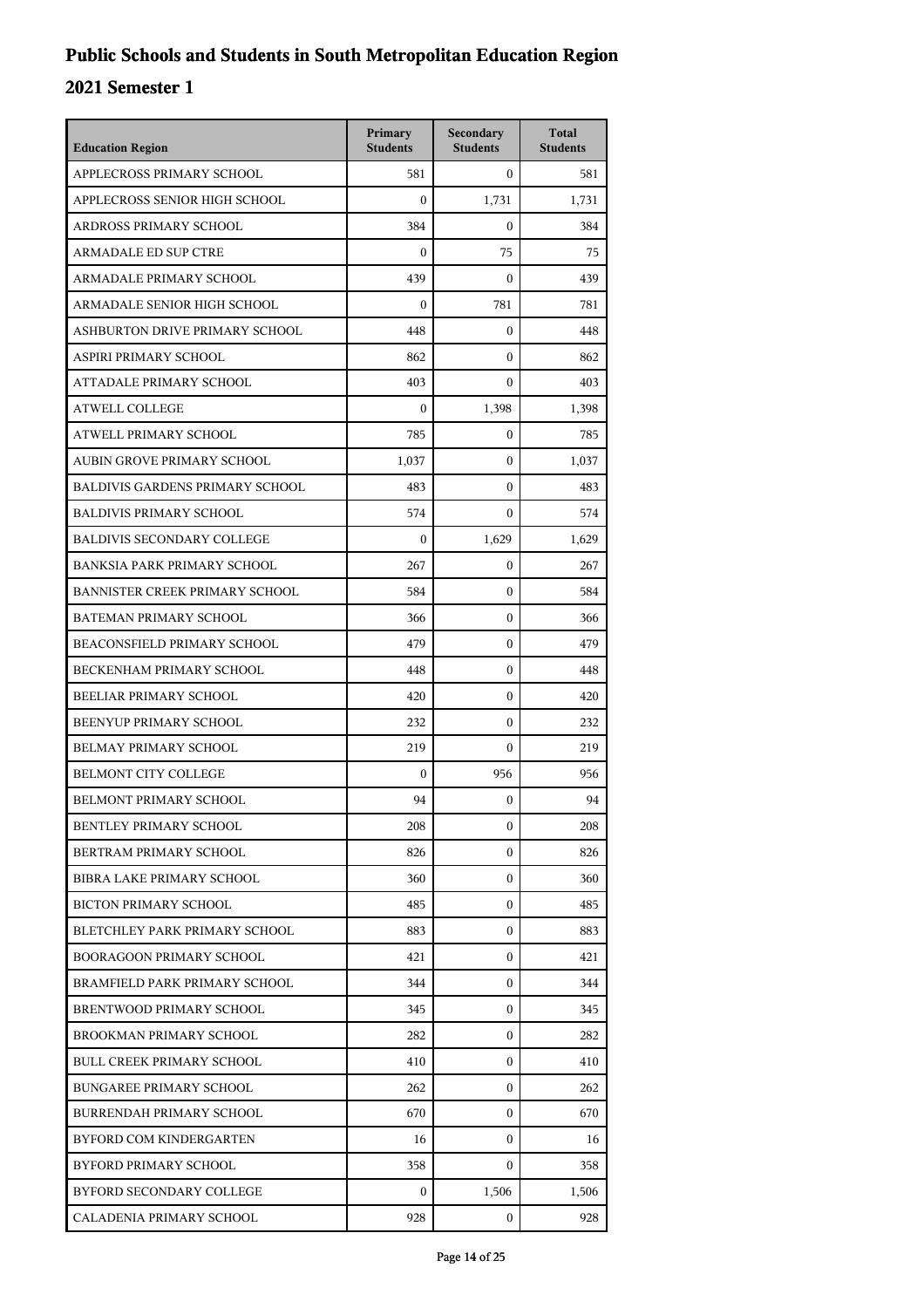| <b>Education Region</b>             | Primary<br><b>Students</b> | Secondary<br><b>Students</b> | <b>Total</b><br><b>Students</b> |
|-------------------------------------|----------------------------|------------------------------|---------------------------------|
| CALISTA PRIMARY SCHOOL              | 477                        | $\mathbf{0}$                 | 477                             |
| CAMPBELL PRIMARY SCHOOL             | 571                        | $\Omega$                     | 571                             |
| <b>CANNING COLLEGE</b>              | $\boldsymbol{0}$           | 172                          | 172                             |
| <b>CANNING VALE COLLEGE</b>         | $\boldsymbol{0}$           | 1,447                        | 1,447                           |
| CANNING VALE ED SUP CTRE            | 45                         | $\mathbf{0}$                 | 45                              |
| CANNING VALE PRIMARY SCHOOL         | 501                        | $\mathbf{0}$                 | 501                             |
| CANNINGTON COM ED SUP CTRE          | $\mathbf{0}$               | 127                          | 127                             |
| CANNINGTON COMMUNITY COLLEGE        | 282                        | 464                          | 746                             |
| CARALEE COMMUNITY SCHOOL            | 345                        | $\boldsymbol{0}$             | 345                             |
| CARCOOLA PRIMARY SCHOOL             | 126                        | $\mathbf{0}$                 | 126                             |
| CARLISLE PRIMARY SCHOOL             | 307                        | $\mathbf{0}$                 | 307                             |
| <b>CARSON STREET SCHOOL</b>         | 65                         | $\mathbf{1}$                 | 66                              |
| <b>CASTLEREAGH SCHOOL</b>           | 23                         | 38                           | 61                              |
| <b>CECIL ANDREWS COLLEGE</b>        | $\boldsymbol{0}$           | 857                          | 857                             |
| CHALLIS COMMUNITY PRIMARY SCHOOL    | 904                        | $\mathbf{0}$                 | 904                             |
| <b>CHARTHOUSE PRIMARY SCHOOL</b>    | 500                        | $\mathbf{0}$                 | 500                             |
| <b>CLIFTON HILLS PRIMARY SCHOOL</b> | 461                        | $\mathbf{0}$                 | 461                             |
| <b>CLOVERDALE ED SUP CTRE</b>       | 71                         | $\mathbf{0}$                 | 71                              |
| <b>CLOVERDALE PRIMARY SCHOOL</b>    | 357                        | $\mathbf{0}$                 | 357                             |
| <b>COASTAL LAKES COLLEGE</b>        | $\boldsymbol{0}$           | 716                          | 716                             |
| <b>COLLIER PRIMARY SCHOOL</b>       | 272                        | $\mathbf{0}$                 | 272                             |
| <b>COMET BAY COLLEGE</b>            | $\mathbf{0}$               | 1,749                        | 1,749                           |
| <b>COMET BAY PRIMARY SCHOOL</b>     | 796                        | $\mathbf{0}$                 | 796                             |
| <b>COMO PRIMARY SCHOOL</b>          | 401                        | $\mathbf{0}$                 | 401                             |
| COMO SECONDARY COLLEGE              | $\boldsymbol{0}$           | 845                          | 845                             |
| COODANUP COLLEGE                    | 0                          | 878                          | 878                             |
| COOGEE PRIMARY SCHOOL               | 559                        | 0                            | 559                             |
| COOLBELLUP COMMUNITY SCHOOL         | 203                        | $\mathbf{0}$                 | 203                             |
| COOLBELLUP LEARNING CENTRE          | 44                         | 0                            | 44                              |
| COOLOONGUP PRIMARY SCHOOL           | 369                        | $\mathbf{0}$                 | 369                             |
| <b>CURTIN PRIMARY SCHOOL</b>        | 132                        | $\Omega$                     | 132                             |
| DARLING RANGE SPORTS COLLEGE        | $\Omega$                   | 1,055                        | 1,055                           |
| DAWSON PARK PRIMARY SCHOOL          | 499                        | $\mathbf{0}$                 | 499                             |
| DUDLEY PARK PRIMARY SCHOOL          | 438                        | 0                            | 438                             |
| <b>DWELLINGUP PRIMARY SCHOOL</b>    | 52                         | $\mathbf{0}$                 | 52                              |
| EAST FREMANTLE PRIMARY SCHOOL       | 417                        | $\mathbf{0}$                 | 417                             |
| EAST HAMILTON HILL PRIMARY SCH      | 215                        | $\mathbf{0}$                 | 215                             |
| EAST KENWICK PRIMARY SCHOOL         | 403                        | $\mathbf{0}$                 | 403                             |
| EAST MADDINGTON PRIMARY SCHOOL      | 417                        | 0                            | 417                             |
| EAST VIC PARK PRIMARY SCHOOL        | 384                        | $\mathbf{0}$                 | 384                             |
| EAST VICTORIA PARK ED SUP CTRE      | 35                         | $\mathbf{0}$                 | 35                              |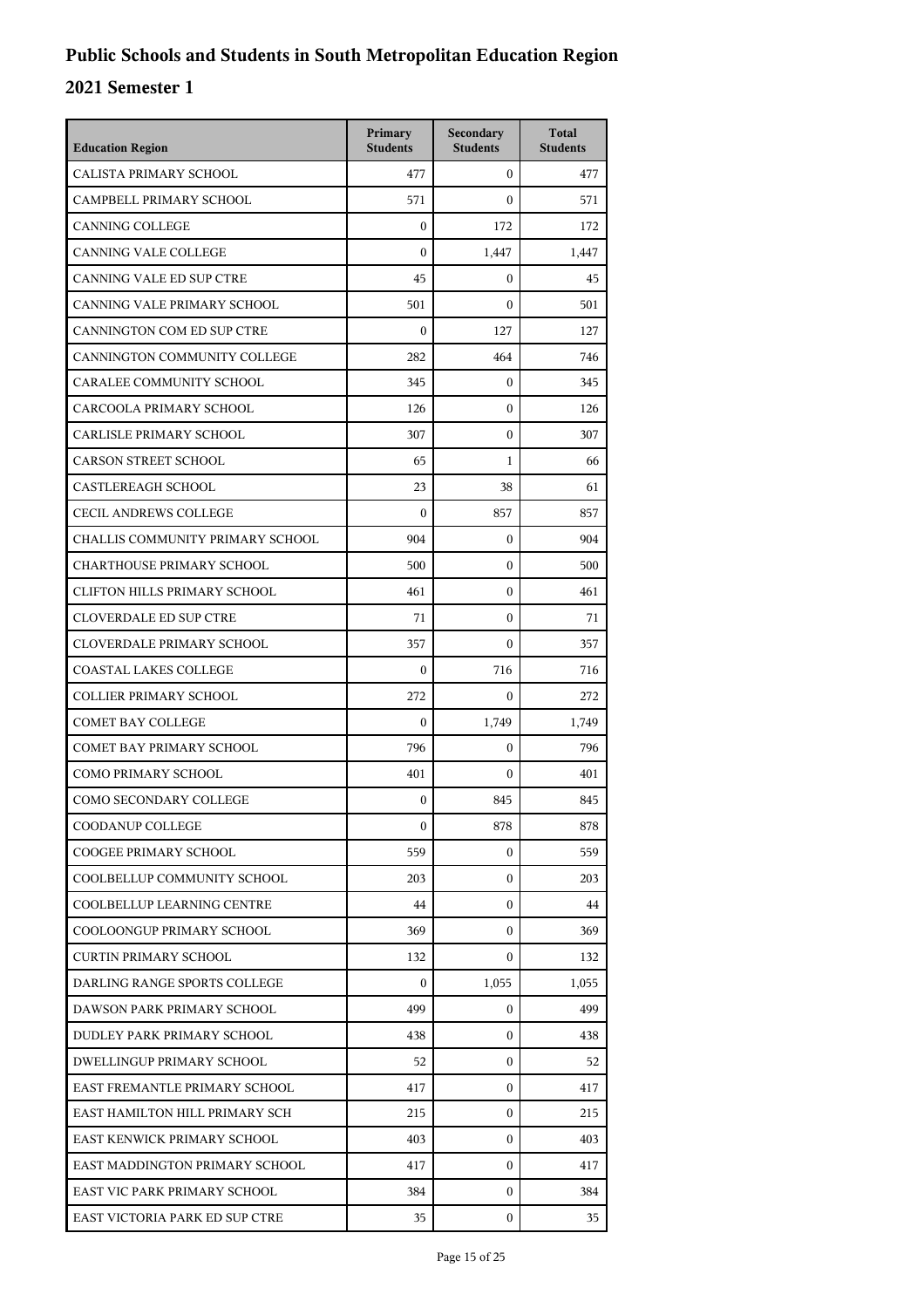| <b>Education Region</b>               | Primary<br><b>Students</b> | Secondary<br><b>Students</b> | <b>Total</b><br><b>Students</b> |
|---------------------------------------|----------------------------|------------------------------|---------------------------------|
| EAST WAIKIKI PRIMARY SCHOOL           | 423                        | $\mathbf{0}$                 | 423                             |
| EDNEY PRIMARY SCHOOL                  | 447                        | $\theta$                     | 447                             |
| <b>ENDEAVOUR ED SUP CTRE</b>          | 54                         | $\mathbf{0}$                 | 54                              |
| ENDEAVOUR PRIMARY SCHOOL              | 429                        | $\mathbf{0}$                 | 429                             |
| <b>EXCELSIOR PRIMARY SCHOOL</b>       | 428                        | $\boldsymbol{0}$             | 428                             |
| <b>FALCON PRIMARY SCHOOL</b>          | 536                        | $\mathbf{0}$                 | 536                             |
| <b>FALLS ROAD PRIMARY SCHOOL</b>      | 320                        | $\theta$                     | 320                             |
| FOREST CRESCENT PRIMARY SCHOOL        | 699                        | $\mathbf{0}$                 | 699                             |
| FORRESTDALE PRIMARY SCHOOL            | 249                        | $\mathbf{0}$                 | 249                             |
| <b>FORRESTFIELD PRIMARY SCHOOL</b>    | 212                        | $\boldsymbol{0}$             | 212                             |
| FREMANTLE COLLEGE                     | $\boldsymbol{0}$           | 1,236                        | 1,236                           |
| FREMANTLE LANG DEV CTR                | 218                        | $\mathbf{0}$                 | 218                             |
| FREMANTLE PRIMARY SCHOOL              | 277                        | $\mathbf{0}$                 | 277                             |
| <b>GIBBS STREET PRIMARY SCHOOL</b>    | 566                        | $\mathbf{0}$                 | 566                             |
| <b>GILMORE COLLEGE</b>                | $\Omega$                   | 1,259                        | 1,259                           |
| <b>GLENCOE PRIMARY SCHOOL</b>         | 391                        | $\boldsymbol{0}$             | 391                             |
| <b>GOLDEN BAY PRIMARY SCHOOL</b>      | 499                        | $\theta$                     | 499                             |
| <b>GOOSEBERRY HILL PRIMARY SCHOOL</b> | 463                        | $\mathbf{0}$                 | 463                             |
| <b>GOSNELLS PRIMARY SCHOOL</b>        | 414                        | $\mathbf{0}$                 | 414                             |
| <b>GREENFIELDS PRIMARY SCHOOL</b>     | 375                        | $\boldsymbol{0}$             | 375                             |
| <b>GROVELANDS PRIMARY SCHOOL</b>      | 360                        | $\mathbf{0}$                 | 360                             |
| <b>GWYNNE PARK ED SUP CTRE</b>        | 69                         | $\mathbf{0}$                 | 69                              |
| <b>GWYNNE PARK PRIMARY SCHOOL</b>     | 476                        | $\theta$                     | 476                             |
| <b>HALLS HEAD COLLEGE</b>             | $\boldsymbol{0}$           | 1,462                        | 1,462                           |
| <b>HALLS HEAD COLLEGE ESC</b>         | $\mathbf{0}$               | 49                           | 49                              |
| HALLS HEAD PRIMARY SCHOOL             | 365                        | $\boldsymbol{0}$             | 365                             |
| HAMMOND PARK PRIMARY SCHOOL           | 806                        | $\Omega$                     | 806                             |
| HAMMOND PARK SECONDARY COLLEGE        | $\boldsymbol{0}$           | 361                          | 361                             |
| HARMONY PRIMARY SCHOOL                | 532                        | $\boldsymbol{0}$             | 532                             |
| HARRISDALE PRIMARY SCHOOL             | 1,238                      | 0                            | 1,238                           |
| HARRISDALE SENIOR HIGH SCHOOL         | $\Omega$                   | 1,631                        | 1,631                           |
| HAZEL ORME COM KINDERGARTEN           | 38                         | $\Omega$                     | 38                              |
| HIGH WYCOMBE PRIMARY SCHOOL           | 397                        | $\Omega$                     | 397                             |
| HILLMAN PRIMARY SCHOOL                | 284                        | $\boldsymbol{0}$             | 284                             |
| HILTON PRIMARY SCHOOL                 | 250                        | 0                            | 250                             |
| HONEYWOOD PRIMARY SCHOOL              | 526                        | $\Omega$                     | 526                             |
| HUNTINGDALE PRIMARY SCHOOL            | 625                        | 0                            | 625                             |
| JANDAKOT PRIMARY SCHOOL               | 536                        | $\mathbf{0}$                 | 536                             |
| JARRAHDALE PRIMARY SCHOOL             | 72                         | $\mathbf{0}$                 | 72                              |
| JOHN CURTIN COLLEGE OF THE ARTS       | $\mathbf{0}$               | 1,843                        | 1,843                           |
| JOHN TONKIN COLLEGE                   | $\boldsymbol{0}$           | 733                          | 733                             |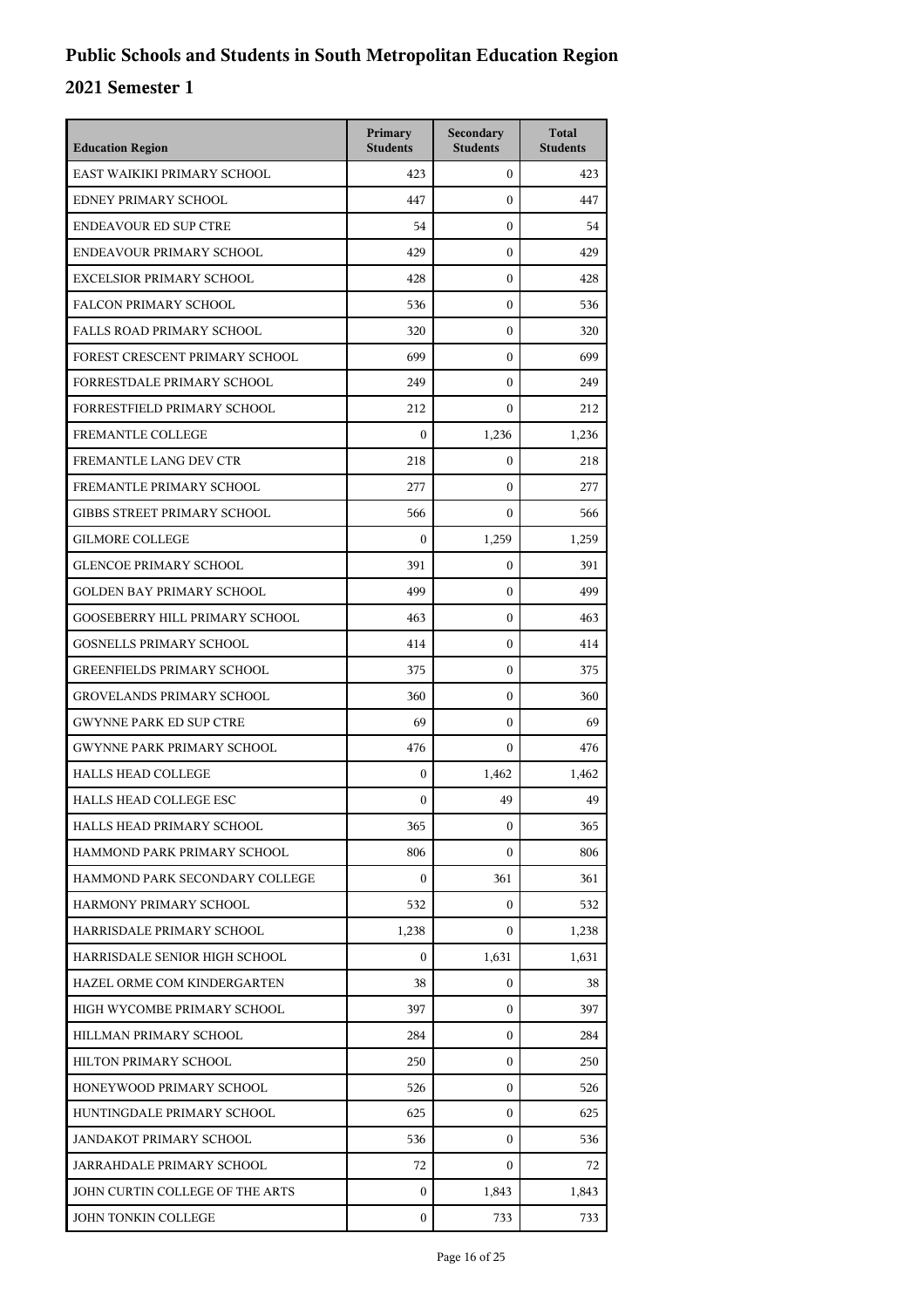| <b>Education Region</b>           | Primary<br><b>Students</b> | Secondary<br><b>Students</b> | <b>Total</b><br><b>Students</b> |
|-----------------------------------|----------------------------|------------------------------|---------------------------------|
| JOHN TONKIN COLLEGE ESC           | $\mathbf{0}$               | 29                           | 29                              |
| KALAMUNDA PRI ED SUP CTRE         | 61                         | $\mathbf{0}$                 | 61                              |
| KALAMUNDA PRIMARY SCHOOL          | 367                        | $\mathbf{0}$                 | 367                             |
| KALAMUNDA SEC ED SUP CTRE         | $\boldsymbol{0}$           | 44                           | 44                              |
| KALAMUNDA SENIOR HIGH SCHOOL      | $\Omega$                   | 1,232                        | 1,232                           |
| KARDINYA PRIMARY SCHOOL           | 349                        | $\mathbf{0}$                 | 349                             |
| KELMSCOTT PRIMARY SCHOOL          | 315                        | $\mathbf{0}$                 | 315                             |
| KELMSCOTT SENIOR HIGH SCHOOL      | $\boldsymbol{0}$           | 1,348                        | 1,348                           |
| KENSINGTON PRIMARY SCHOOL         | 437                        | $\mathbf{0}$                 | 437                             |
| KENSINGTON SECONDARY SCHOOL       | $\boldsymbol{0}$           | 55                           | 55                              |
| KENT STREET SENIOR HIGH SCHOOL    | $\mathbf{0}$               | 1,031                        | 1,031                           |
| <b>KENWICK SCHOOL</b>             | 25                         | 53                           | 78                              |
| KEWDALE PRIMARY SCHOOL            | 286                        | $\mathbf{0}$                 | 286                             |
| KINDAIMANNA COM KINDERGARTEN      | 6                          | $\mathbf{0}$                 | 6                               |
| KINGSLEY PRIMARY SCHOOL           | 246                        | $\mathbf{0}$                 | 246                             |
| KOORANA ED SUP CTRE               | 42                         | $\mathbf{0}$                 | 42                              |
| KOORANA PRIMARY SCHOOL            | 360                        | $\mathbf{0}$                 | 360                             |
| LAKELAND SENIOR HIGH SCHOOL       | $\boldsymbol{0}$           | 585                          | 585                             |
| LAKELANDS PRIMARY SCHOOL          | 703                        | $\mathbf{0}$                 | 703                             |
| LATHLAIN PRIMARY SCHOOL           | 584                        | $\mathbf{0}$                 | 584                             |
| <b>LEDA ED SUP CTRE</b>           | 53                         | $\mathbf{0}$                 | 53                              |
| LEDA PRIMARY SCHOOL               | 600                        | $\mathbf{0}$                 | 600                             |
| LEEMING PRIMARY SCHOOL            | 335                        | $\mathbf{0}$                 | 335                             |
| LEEMING SENIOR HIGH SCHOOL        | $\boldsymbol{0}$           | 1,118                        | 1,118                           |
| LEEMING SHS ED SUP CTRE           | $\boldsymbol{0}$           | 135                          | 135                             |
| LESMURDIE PRIMARY SCHOOL          | 329                        | 0                            | 329                             |
| LESMURDIE SENIOR HIGH SCHOOL      | $\boldsymbol{0}$           | 1,063                        | 1,063                           |
| LYNWOOD SENIOR HIGH SCHOOL        | $\boldsymbol{0}$           | 1,153                        | 1,153                           |
| <b>MADDINGTON ED SUP CTRE</b>     | 46                         | 0                            | 46                              |
| MADDINGTON PRIMARY SCHOOL         | 235                        | $\mathbf{0}$                 | 235                             |
| MAIDA VALE PRIMARY SCHOOL         | 408                        | $\mathbf{0}$                 | 408                             |
| MAKYBE RISE PRIMARY SCHOOL        | 870                        | $\mathbf{0}$                 | 870                             |
| <b>MALIBU SCHOOL</b>              | 44                         | 66                           | 110                             |
| MANDURAH PRIMARY SCHOOL           | 225                        | $\mathbf{0}$                 | 225                             |
| <b>MANNING PRIMARY SCHOOL</b>     | 427                        | $\mathbf{0}$                 | 427                             |
| MARRI GROVE PRIMARY SCHOOL        | 520                        | $\mathbf{0}$                 | 520                             |
| MCDOUGALL PARK COM KINDERGARTEN   | 38                         | $\mathbf{0}$                 | 38                              |
| <b>MEADOW SPRINGS ED SUP CTRE</b> | 62                         | $\mathbf{0}$                 | 62                              |
| MEADOW SPRINGS PRIMARY SCHOOL     | 539                        | 0                            | 539                             |
| MEDINA PRIMARY SCHOOL             | 175                        | $\mathbf{0}$                 | 175                             |
| MELVILLE PRIMARY SCHOOL           | 682                        | $\mathbf{0}$                 | 682                             |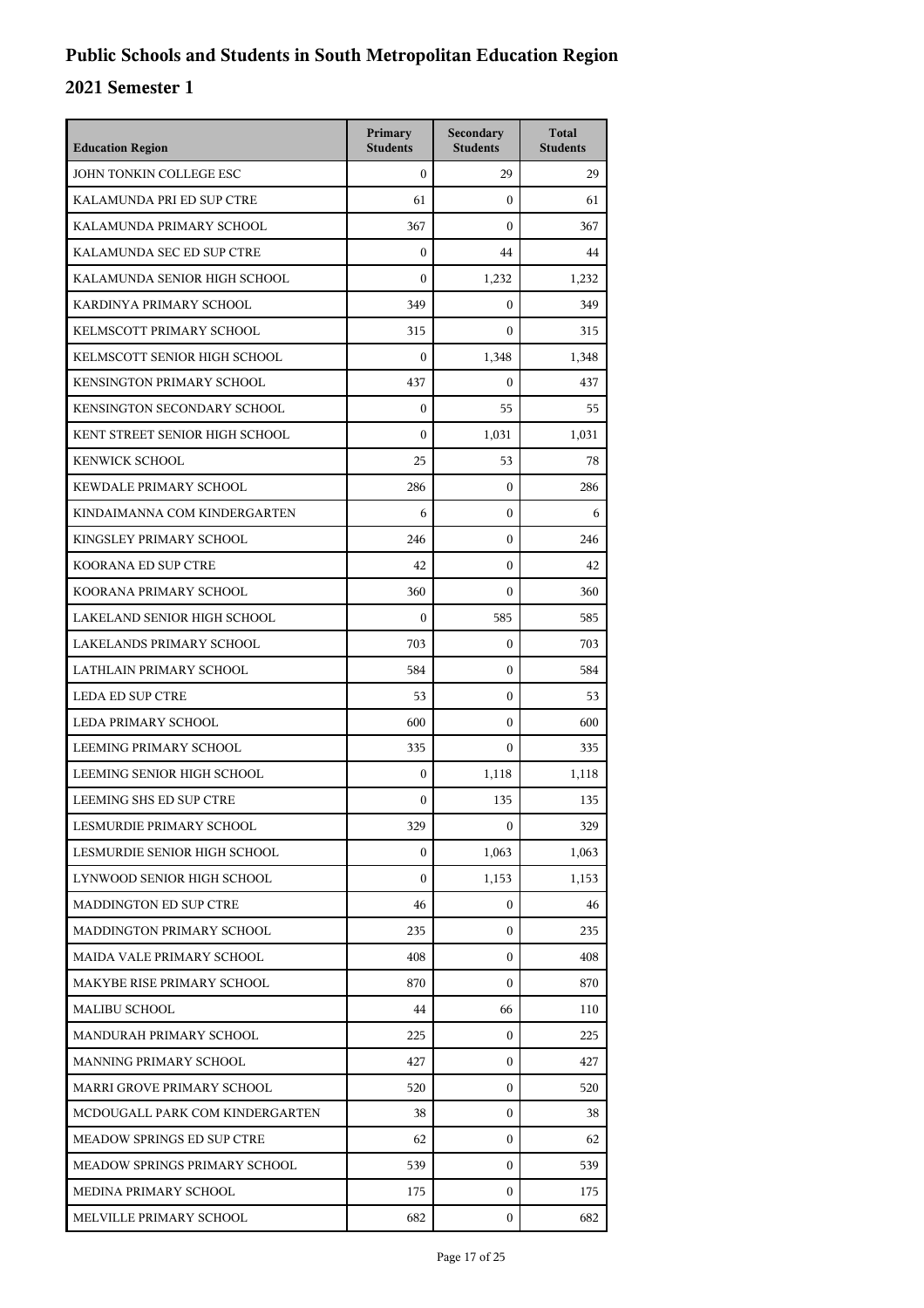| <b>Education Region</b>           | Primary<br><b>Students</b> | Secondary<br><b>Students</b> | <b>Total</b><br><b>Students</b> |
|-----------------------------------|----------------------------|------------------------------|---------------------------------|
| MELVILLE SENIOR HIGH SCHOOL       | $\Omega$                   | 1,428                        | 1,428                           |
| MILLEN PRIMARY SCHOOL             | 519                        | $\mathbf{0}$                 | 519                             |
| MOUNT PLEASANT PRIMARY SCHOOL     | 522                        | $\mathbf{0}$                 | 522                             |
| MUNDIJONG PRIMARY SCHOOL          | 188                        | $\boldsymbol{0}$             | 188                             |
| NEERIGEN BROOK PRIMARY SCHOOL     | 373                        | $\boldsymbol{0}$             | 373                             |
| NEWTON PRIMARY SCHOOL             | 284                        | $\boldsymbol{0}$             | 284                             |
| NORTH DANDALUP PRIMARY SCHOOL     | 118                        | $\mathbf{0}$                 | 118                             |
| NORTH FREMANTLE PRIMARY SCHOOL    | 170                        | $\mathbf{0}$                 | 170                             |
| NORTH HARRISDALE PRIMARY SCHOOL   | 312                        | $\boldsymbol{0}$             | 312                             |
| NORTH LAKE SENIOR CAMPUS          | $\Omega$                   | 288                          | 288                             |
| NORTH MANDURAH PRIMARY SCHOOL     | 310                        | $\boldsymbol{0}$             | 310                             |
| NORTH PARMELIA PRIMARY SCHOOL     | 313                        | $\mathbf{0}$                 | 313                             |
| OAKWOOD PRIMARY SCHOOL            | 738                        | $\boldsymbol{0}$             | 738                             |
| OBERTHUR PRIMARY SCHOOL           | 637                        | $\boldsymbol{0}$             | 637                             |
| OCEAN ROAD PRIMARY SCHOOL         | 670                        | $\boldsymbol{0}$             | 670                             |
| ORANGE GROVE PRIMARY SCHOOL       | 149                        | $\mathbf{0}$                 | 149                             |
| ORELIA PRIMARY SCHOOL             | 330                        | $\mathbf{0}$                 | 330                             |
| PALMYRA PRIMARY SCHOOL            | 525                        | $\boldsymbol{0}$             | 525                             |
| PARKWOOD PRIMARY SCHOOL           | 586                        | $\boldsymbol{0}$             | 586                             |
| PEEL LANG DEV SCH                 | 294                        | $\boldsymbol{0}$             | 294                             |
| PHOENIX PRIMARY SCHOOL            | 233                        | $\mathbf{0}$                 | 233                             |
| PIARA WATERS PRIMARY SCHOOL       | 926                        | $\mathbf{0}$                 | 926                             |
| PICKERING BROOK PRIMARY SCHOOL    | 94                         | $\boldsymbol{0}$             | 94                              |
| PINE VIEW PRIMARY SCHOOL          | 94                         | $\boldsymbol{0}$             | 94                              |
| PINEVIEW COM KINDERGARTEN         | 8                          | $\boldsymbol{0}$             | 8                               |
| PINJARRA PRIMARY SCHOOL           | 615                        | $\mathbf{0}$                 | 615                             |
| PINJARRA SENIOR HIGH SCHOOL       | $\Omega$                   | 771                          | 771                             |
| PORT KENNEDY PRIMARY SCHOOL       | 396                        | 0                            | 396                             |
| <b>OUEENS PARK PRIMARY SCHOOL</b> | 287                        | 0                            | 287                             |
| RANFORD PRIMARY SCHOOL            | 695                        | 0                            | 695                             |
| REDCLIFFE PRIMARY SCHOOL          | 294                        | 0                            | 294                             |
| RICHMOND PRIMARY SCHOOL           | 435                        | $\Omega$                     | 435                             |
| RIDGE VIEW SECONDARY COLLEGE      | $\Omega$                   | 560                          | 560                             |
| RIVERGUMS PRIMARY SCHOOL          | 678                        | 0                            | 678                             |
| RIVERSIDE ED SUP CTRE             | 73                         | 0                            | 73                              |
| RIVERSIDE PRIMARY SCHOOL          | 460                        | 0                            | 460                             |
| RIVERTON ED SUP CTRE              | 36                         | $\mathbf{0}$                 | 36                              |
| RIVERTON PRIMARY SCHOOL           | 625                        | 0                            | 625                             |
| RIVERVALE PRIMARY SCHOOL          | 210                        | 0                            | 210                             |
| ROCKINGHAM BEACH ED SUP CTRE      | 62                         | 0                            | 62                              |
| ROCKINGHAM BEACH PRIMARY SCHOOL   | 471                        | 0                            | 471                             |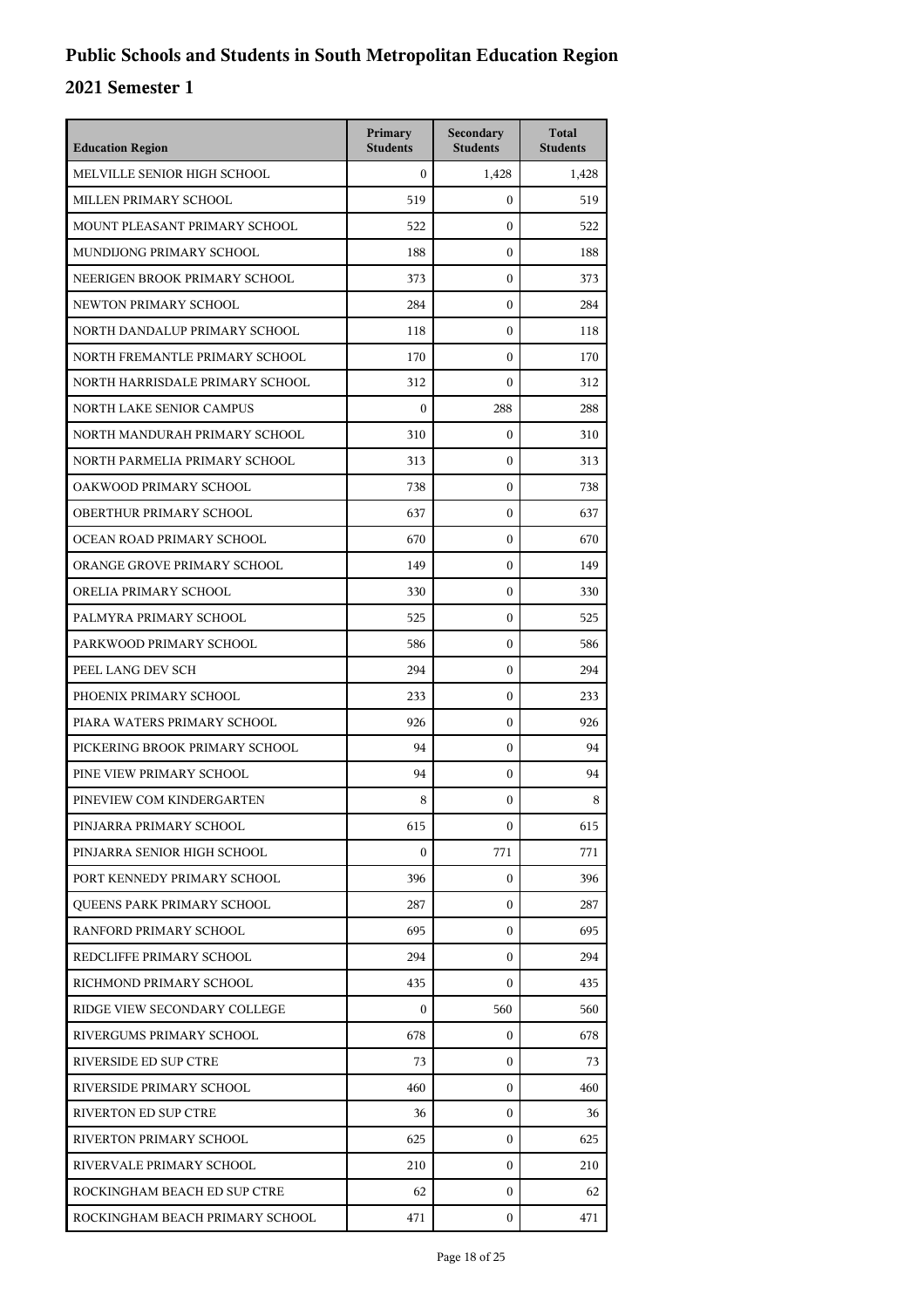| <b>Education Region</b>         | Primary<br><b>Students</b> | Secondary<br><b>Students</b> | <b>Total</b><br><b>Students</b> |
|---------------------------------|----------------------------|------------------------------|---------------------------------|
| ROCKINGHAM LAKES PRIMARY SCHOOL | 472                        | $\mathbf{0}$                 | 472                             |
| ROCKINGHAM SENIOR HIGH SCHOOL   | $\mathbf{0}$               | 1,030                        | 1,030                           |
| ROCKINGHAM SHS ED SUP CTRE      | $\mathbf{0}$               | 78                           | 78                              |
| ROLEYSTONE COMMUNITY COLLEGE    | 585                        | 248                          | 833                             |
| ROSSMOYNE COM KINDERGARTEN      | 36                         | $\Omega$                     | 36                              |
| ROSSMOYNE PRIMARY SCHOOL        | 418                        | $\mathbf{0}$                 | 418                             |
| ROSSMOYNE SENIOR HIGH SCHOOL    | $\mathbf{0}$               | 2,371                        | 2,371                           |
| ROSTRATA PRIMARY SCHOOL         | 982                        | $\mathbf{0}$                 | 982                             |
| SAFETY BAY PRIMARY SCHOOL       | 671                        | $\mathbf{0}$                 | 671                             |
| SAFETY BAY SENIOR HIGH SCHOOL   | $\mathbf{0}$               | 1,245                        | 1,245                           |
| <b>SAMSON PRIMARY SCHOOL</b>    | 349                        | $\mathbf{0}$                 | 349                             |
| SEAFORTH PRIMARY SCHOOL         | 206                        | $\mathbf{0}$                 | 206                             |
| SECRET HARBOUR PRIMARY SCHOOL   | 647                        | $\mathbf{0}$                 | 647                             |
| SERPENTINE PRIMARY SCHOOL       | 183                        | $\mathbf{0}$                 | 183                             |
| SETTLERS PRIMARY SCHOOL         | 703                        | $\mathbf{0}$                 | 703                             |
| SEVENOAKS SENIOR COLLEGE        | $\mathbf{0}$               | 507                          | 507                             |
| SHELLEY PRIMARY SCHOOL          | 410                        | $\mathbf{0}$                 | 410                             |
| SHEOAK GROVE PRIMARY SCHOOL     | 332                        | $\mathbf{0}$                 | 332                             |
| SINGLETON PRIMARY SCHOOL        | 642                        | $\mathbf{0}$                 | 642                             |
| SOUTH COOGEE PRIMARY SCHOOL     | 492                        | $\mathbf{0}$                 | 492                             |
| SOUTH EAST METRO LANG DEV CTR   | 237                        | $\mathbf{0}$                 | 237                             |
| SOUTH HALLS HEAD PRIMARY SCHOOL | 593                        | $\mathbf{0}$                 | 593                             |
| SOUTH LAKE PRIMARY SCHOOL       | 270                        | $\mathbf{0}$                 | 270                             |
| SOUTH PERTH PRIMARY SCHOOL      | 347                        | $\mathbf{0}$                 | 347                             |
| SOUTH THORNLIE PRIMARY SCHOOL   | 432                        | 0                            | 432                             |
| SOUTHERN GROVE PRIMARY SCHOOL   | 441                        | $\mathbf{0}$                 | 441                             |
| <b>SOUTHERN RIVER COLLEGE</b>   | $\mathbf{0}$               | 970                          | 970                             |
| SOUTHWELL PRIMARY SCHOOL        | 79                         | $\mathbf{0}$                 | 79                              |
| SPEARWOOD ALTERNATIVE SCHOOL    | 103                        | $\mathbf{0}$                 | 103                             |
| SPEARWOOD PRIMARY SCHOOL        | 117                        | $\mathbf{0}$                 | 117                             |
| SPRING ROAD COM KINDERGARTEN    | 20                         | $\mathbf{0}$                 | 20                              |
| <b>SUCCESS PRIMARY SCHOOL</b>   | 738                        | $\mathbf{0}$                 | 738                             |
| THORNLIE PRIMARY SCHOOL         | 357                        | $\mathbf{0}$                 | 357                             |
| THORNLIE SENIOR HIGH SCHOOL     | $\mathbf{0}$               | 1,155                        | 1,155                           |
| TUART RISE PRIMARY SCHOOL       | 761                        | $\mathbf{0}$                 | 761                             |
| VICTORIA PARK PRIMARY SCHOOL    | 467                        | $\mathbf{0}$                 | 467                             |
| WAIKIKI PRIMARY SCHOOL          | 344                        | $\mathbf{0}$                 | 344                             |
| WALLISTON PRIMARY SCHOOL        | 249                        | $\mathbf{0}$                 | 249                             |
| WARNBRO COM HIGH SCHOOL ES CTRE | $\mathbf{0}$               | 106                          | 106                             |
| WARNBRO COMMUNITY HIGH SCHOOL   | $\mathbf{0}$               | 921                          | 921                             |
| WARNBRO PRIMARY SCHOOL          | 256                        | $\mathbf{0}$                 | 256                             |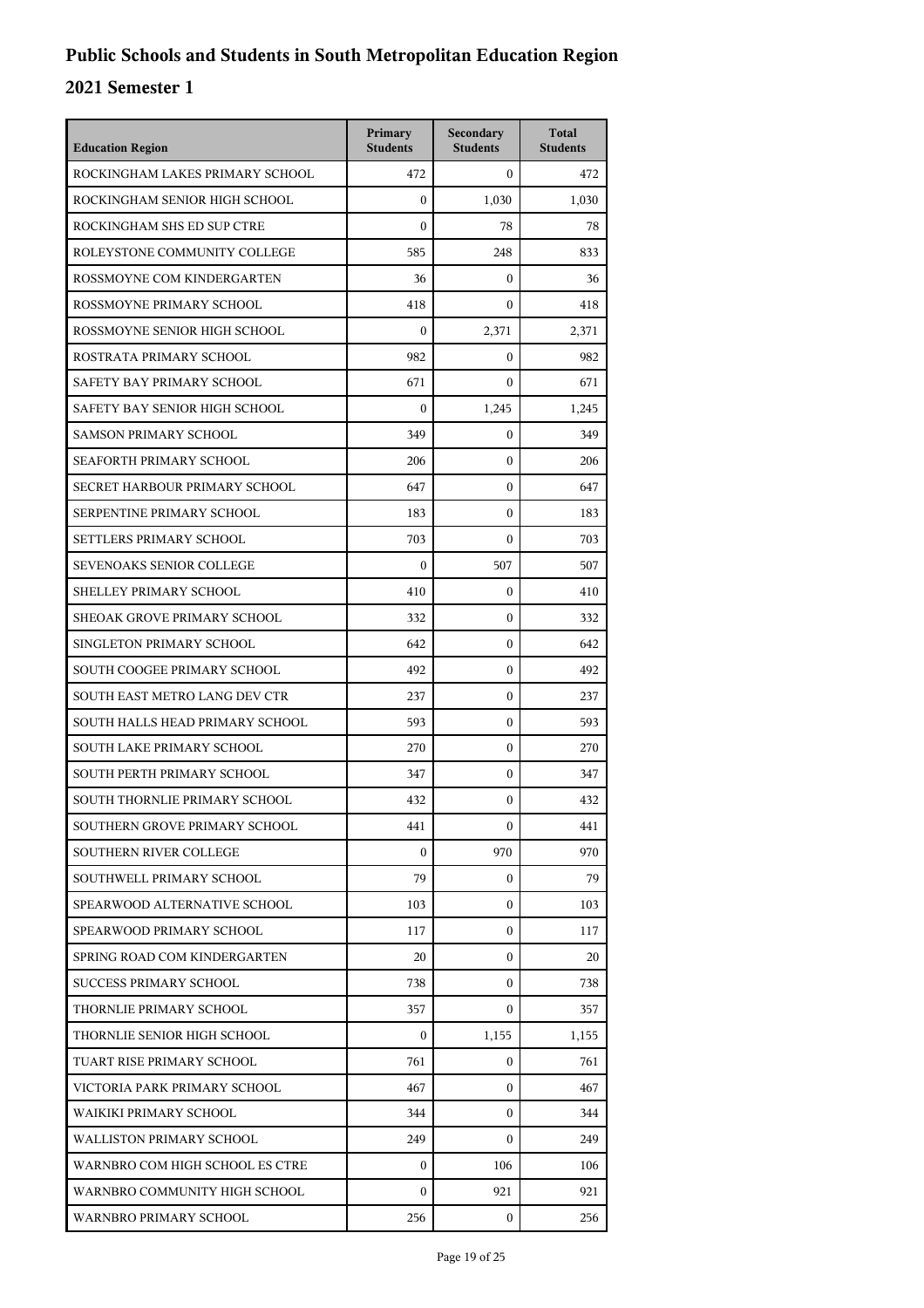| <b>Education Region</b>         | Primary<br><b>Students</b> | Secondary<br><b>Students</b> | <b>Total</b><br><b>Students</b> |
|---------------------------------|----------------------------|------------------------------|---------------------------------|
| WAROONA DISTRICT HIGH SCHOOL    | 145                        | 78                           | 223                             |
| WATTLE GROVE PRIMARY SCHOOL     | 832                        | $\theta$                     | 832                             |
| WELLARD PRIMARY SCHOOL          | 705                        | $\Omega$                     | 705                             |
| WEST BYFORD PRIMARY SCHOOL      | 803                        | $\theta$                     | 803                             |
| WEST LEEMING PRIMARY SCHOOL     | 460                        | $\Omega$                     | 460                             |
| WESTFIELD PARK PRIMARY SCHOOL   | 302                        | $\Omega$                     | 302                             |
| WHITE GUM VALLEY PRIMARY SCHOOL | 270                        | $\Omega$                     | 270                             |
| WILLANDRA PRIMARY SCHOOL        | 587                        | $\theta$                     | 587                             |
| WILLETTON PRIMARY SCHOOL        | 625                        | $\Omega$                     | 625                             |
| WILLETTON SENIOR HIGH SCHOOL    | $\Omega$                   | 2,564                        | 2,564                           |
| WILSON PRIMARY SCHOOL           | 299                        | $\Omega$                     | 299                             |
| WINTERFOLD PRIMARY SCHOOL       | 350                        | $\Omega$                     | 350                             |
| WINTHROP PRIMARY SCHOOL         | 595                        | $\Omega$                     | 595                             |
| WIRRABIRRA ED SUP CTRE          | 40                         | $\Omega$                     | 40                              |
| WIRRABIRRA PRIMARY SCHOOL       | 382                        | $\mathbf{0}$                 | 382                             |
| WOODLAND GROVE PRIMARY SCHOOL   | 629                        | $\theta$                     | 629                             |
| WOODLUPINE PRIMARY SCHOOL       | 226                        | $\Omega$                     | 226                             |
| YALE PRIMARY SCHOOL             | 457                        | $\mathbf{0}$                 | 457                             |
| YANGEBUP PRIMARY SCHOOL         | 285                        | $\Omega$                     | 285                             |
| YARRALINKA PRIMARY SCHOOL       | 45                         | $\Omega$                     | 45                              |
| YULE BROOK COLLEGE              | $\mathbf{0}$               | 297                          | 297                             |
| <b>TOTAL</b>                    | 84,223                     | 47,528                       | 131,751                         |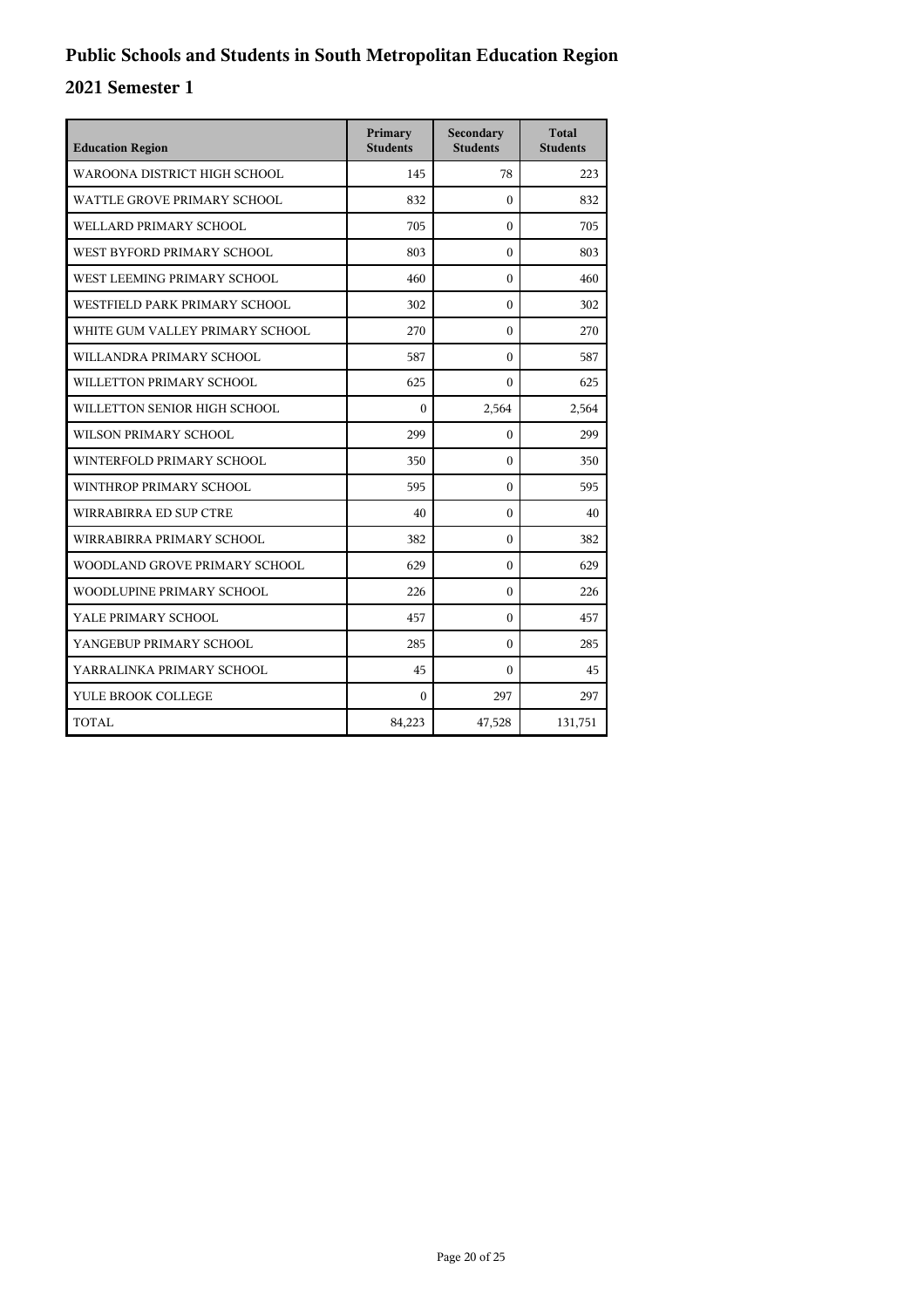| <b>Education Region</b>             | Primary<br><b>Students</b> | Secondary<br><b>Students</b> | <b>Total</b><br><b>Students</b> |
|-------------------------------------|----------------------------|------------------------------|---------------------------------|
| ADAM ROAD PRIMARY SCHOOL            | 446                        | $\mathbf{0}$                 | 446                             |
| ALBANY COM KINDERGARTEN             | 29                         | $\mathbf{0}$                 | 29                              |
| ALBANY PRIMARY SCHOOL               | 426                        | $\mathbf{0}$                 | 426                             |
| ALBANY SECONDARY ED SUP CTRE        | $\boldsymbol{0}$           | 63                           | 63                              |
| ALBANY SENIOR HIGH SCHOOL           | $\mathbf{0}$               | 958                          | 958                             |
| ALLANSON PRIMARY SCHOOL             | 93                         | $\mathbf{0}$                 | 93                              |
| AMAROO PRIMARY SCHOOL               | 303                        | $\mathbf{0}$                 | 303                             |
| AUGUSTA PRIMARY SCHOOL              | 77                         | $\mathbf{0}$                 | 77                              |
| AUSTRALIND PRIMARY SCHOOL           | 149                        | $\mathbf{0}$                 | 149                             |
| AUSTRALIND SENIOR HIGH SCHOOL       | $\Omega$                   | 1,419                        | 1,419                           |
| <b>BALINGUP PRIMARY SCHOOL</b>      | 67                         | $\mathbf{0}$                 | 67                              |
| <b>BORDEN PRIMARY SCHOOL</b>        | 29                         | $\mathbf{0}$                 | 29                              |
| BOYANUP PRIMARY SCHOOL              | 132                        | $\mathbf{0}$                 | 132                             |
| BOYUP BROOK DISTRICT HIGH SCH       | 116                        | 60                           | 176                             |
| BREMER BAY PRIMARY SCHOOL           | 26                         | $\mathbf{0}$                 | 26                              |
| <b>BRIDGETOWN HIGH SCHOOL</b>       | $\boldsymbol{0}$           | 192                          | 192                             |
| BRIDGETOWN PRIMARY SCHOOL           | 246                        | $\mathbf{0}$                 | 246                             |
| BRUNSWICK JUNCTION PRIMARY SCH      | 64                         | $\mathbf{0}$                 | 64                              |
| <b>BUNBURY PRIMARY SCHOOL</b>       | 448                        | $\mathbf{0}$                 | 448                             |
| <b>BUNBURY SENIOR HIGH SCHOOL</b>   | $\boldsymbol{0}$           | 998                          | 998                             |
| <b>BUSSELTON PRIMARY SCHOOL</b>     | 261                        | $\mathbf{0}$                 | 261                             |
| <b>BUSSELTON SENIOR HIGH SCHOOL</b> | $\mathbf{0}$               | 696                          | 696                             |
| CAPE NATURALISTE COLLEGE            | $\boldsymbol{0}$           | 920                          | 920                             |
| CAPEL PRIMARY SCHOOL                | 341                        | $\mathbf{0}$                 | 341                             |
| CAREY PARK PRIMARY SCHOOL           | 274                        | $\mathbf{0}$                 | 274                             |
| <b>CLIFTON PARK PRIMARY SCHOOL</b>  | 166                        | $\mathbf{0}$                 | 166                             |
| <b>COLLEGE ROW SCHOOL</b>           | 11                         | 30                           | 41                              |
| COLLIE SENIOR HIGH SCHOOL           | $\Omega$                   | 518                          | 518                             |
| COOINDA PRIMARY SCHOOL              | 344                        | 0                            | 344                             |
| <b>COWARAMUP PRIMARY SCHOOL</b>     | 398                        | 0                            | 398                             |
| <b>CRANBROOK PRIMARY SCHOOL</b>     | 58                         | 0                            | 58                              |
| DALYELLUP COLLEGE                   | $\Omega$                   | 749                          | 749                             |
| DALYELLUP PRIMARY SCHOOL            | 482                        | 0                            | 482                             |
| DARDANUP PRIMARY SCHOOL             | 157                        | $\mathbf{0}$                 | 157                             |
| DENMARK PRIMARY SCHOOL              | 457                        | 0                            | 457                             |
| DENMARK SENIOR HIGH SCHOOL          | $\Omega$                   | 458                          | 458                             |
| DJIDI DJIDI ABORIGINAL SCHOOL       | 99                         | $\mathbf{0}$                 | 99                              |
| DONNYBROOK DISTRICT HIGH SCHOOL     | 288                        | 134                          | 422                             |
| DUNSBOROUGH PRIMARY SCHOOL          | 737                        | $\mathbf{0}$                 | 737                             |
| EAST MANJIMUP PRIMARY SCHOOL        | 236                        | $\Omega$                     | 236                             |
| EATON COMMUNITY COLLEGE             | 0                          | 561                          | 561                             |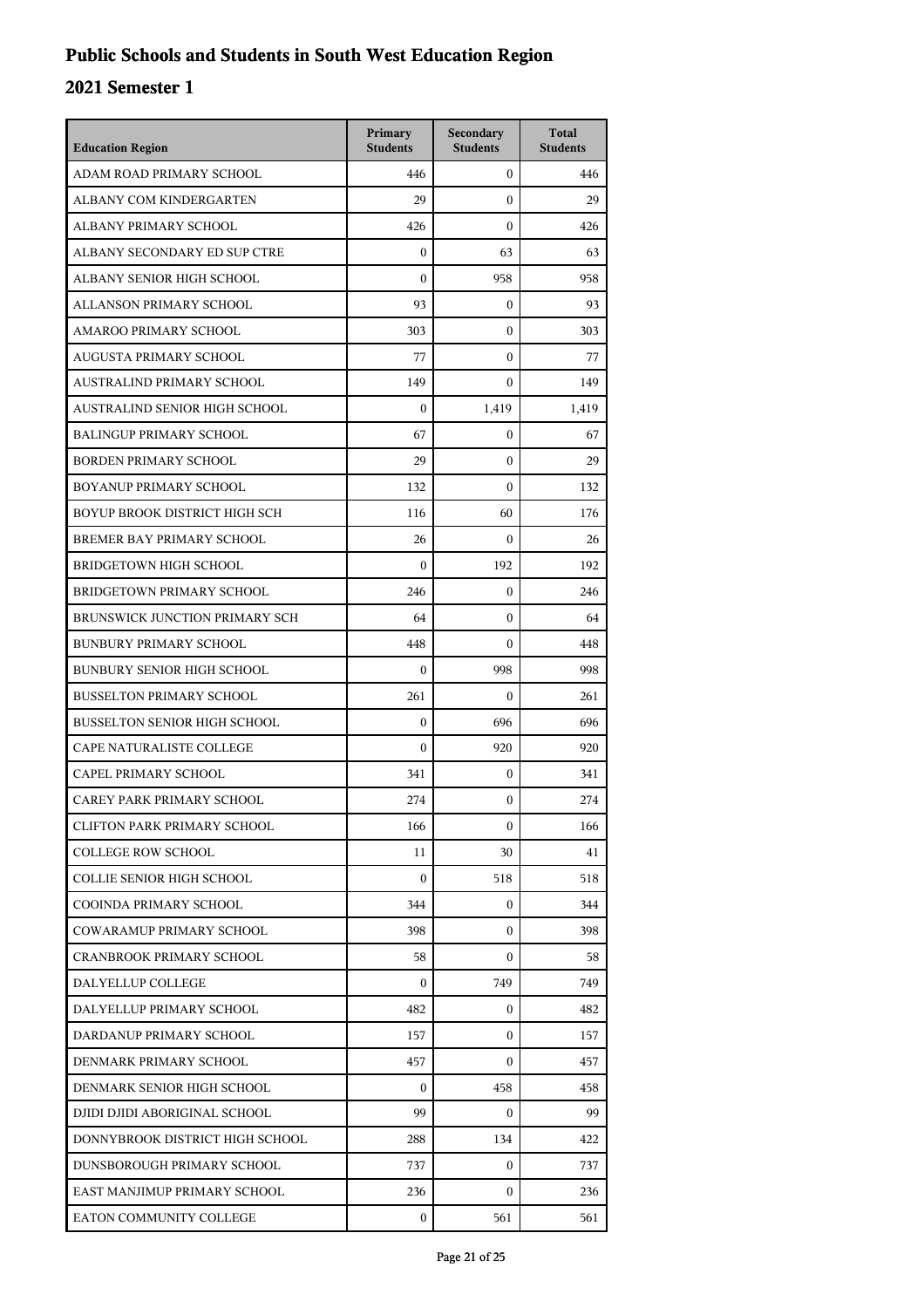| <b>Education Region</b>              | Primary<br><b>Students</b> | Secondary<br><b>Students</b> | <b>Total</b><br><b>Students</b> |
|--------------------------------------|----------------------------|------------------------------|---------------------------------|
| EATON PRIMARY SCHOOL                 | 398                        | $\mathbf{0}$                 | 398                             |
| <b>FAIRVIEW PRIMARY SCHOOL</b>       | 217                        | $\boldsymbol{0}$             | 217                             |
| FLINDERS PARK PRIMARY SCHOOL         | 407                        | $\boldsymbol{0}$             | 407                             |
| FRANKLAND RIVER PRIMARY SCHOOL       | 54                         | $\boldsymbol{0}$             | 54                              |
| <b>GAIRDNER PRIMARY SCHOOL</b>       | 29                         | $\mathbf{0}$                 | 29                              |
| <b>GEOGRAPHE ED SUP CTRE</b>         | 20                         | 26                           | 46                              |
| <b>GEOGRAPHE PRIMARY SCHOOL</b>      | 448                        | $\boldsymbol{0}$             | 448                             |
| <b>GLEN HUON PRIMARY SCHOOL</b>      | 468                        | $\boldsymbol{0}$             | 468                             |
| GNOWANGERUP DISTRICT HIGH SCH        | 105                        | 27                           | 132                             |
| <b>GREENBUSHES PRIMARY SCHOOL</b>    | 38                         | $\boldsymbol{0}$             | 38                              |
| HARVEY PRIMARY SCHOOL                | 274                        | $\mathbf{0}$                 | 274                             |
| HARVEY SENIOR HIGH SCHOOL            | $\boldsymbol{0}$           | 222                          | 222                             |
| <b>JERRAMUNGUP DISTRICT HIGH SCH</b> | 81                         | 42                           | 123                             |
| KARRIDALE PRIMARY SCHOOL             | 33                         | 0                            | 33                              |
| KENDENUP PRIMARY SCHOOL              | 74                         | 0                            | 74                              |
| KINGSTON PRIMARY SCHOOL              | 666                        | $\mathbf{0}$                 | 666                             |
| KIRUP PRIMARY SCHOOL                 | 13                         | $\boldsymbol{0}$             | 13                              |
| KOJONUP DISTRICT HIGH SCHOOL         | 194                        | 50                           | 244                             |
| LITTLE GROVE PRIMARY SCHOOL          | 177                        | 0                            | 177                             |
| LOCKYER COM KINDERGARTEN             | 73                         | 0                            | 73                              |
| LOWER KING COM KINDERGARTEN          | 17                         | $\mathbf{0}$                 | 17                              |
| <b>MAIDENS PARK PRIMARY SCHOOL</b>   | 164                        | $\boldsymbol{0}$             | 164                             |
| <b>MANEA SENIOR COLLEGE</b>          | $\mathbf{0}$               | 473                          | 473                             |
| <b>MANJIMUP ED SUP CTRE</b>          | 8                          | 16                           | 24                              |
| MANJIMUP PRIMARY SCHOOL              | 241                        | $\mathbf{0}$                 | 241                             |
| MANJIMUP SENIOR HIGH SCHOOL          | $\mathbf{0}$               | 598                          | 598                             |
| MARGARET RIVER PRIMARY SCHOOL        | 734                        | 0                            | 734                             |
| MARGARET RIVER SNR HIGH SCHOOL       | $\boldsymbol{0}$           | 1,136                        | 1,136                           |
| MOUNT BARKER COMMUNITY COLLEGE       | 364                        | 331                          | 695                             |
| MOUNT LOCKYER PRIMARY SCHOOL         | 585                        | $\mathbf{0}$                 | 585                             |
| MOUNT MANYPEAKS PRIMARY SCHOOL       | 16                         | 0                            | 16                              |
| NANNUP DISTRICT HIGH SCHOOL          | 97                         | 32                           | 129                             |
| NEWTON MOORE ED SUP CTRE             | $\boldsymbol{0}$           | 71                           | 71                              |
| NEWTON MOORE SENIOR HIGH SCHOOL      | $\boldsymbol{0}$           | 679                          | 679                             |
| NORTH ALBANY SENIOR HIGH SCHOOL      | $\boldsymbol{0}$           | 884                          | 884                             |
| NORTHCLIFFE DISTRICT HIGH SCH        | 39                         | 11                           | 50                              |
| ONGERUP PRIMARY SCHOOL               | 17                         | $\mathbf{0}$                 | 17                              |
| PARKFIELD PRIMARY SCHOOL             | 601                        | $\Omega$                     | 601                             |
| PEMBERTON DISTRICT HIGH SCHOOL       | 88                         | 38                           | 126                             |
| PICTON PRIMARY SCHOOL                | 153                        | $\mathbf{0}$                 | 153                             |
| RAPIDS LANDING PRIMARY SCHOOL        | 317                        | $\mathbf{0}$                 | 317                             |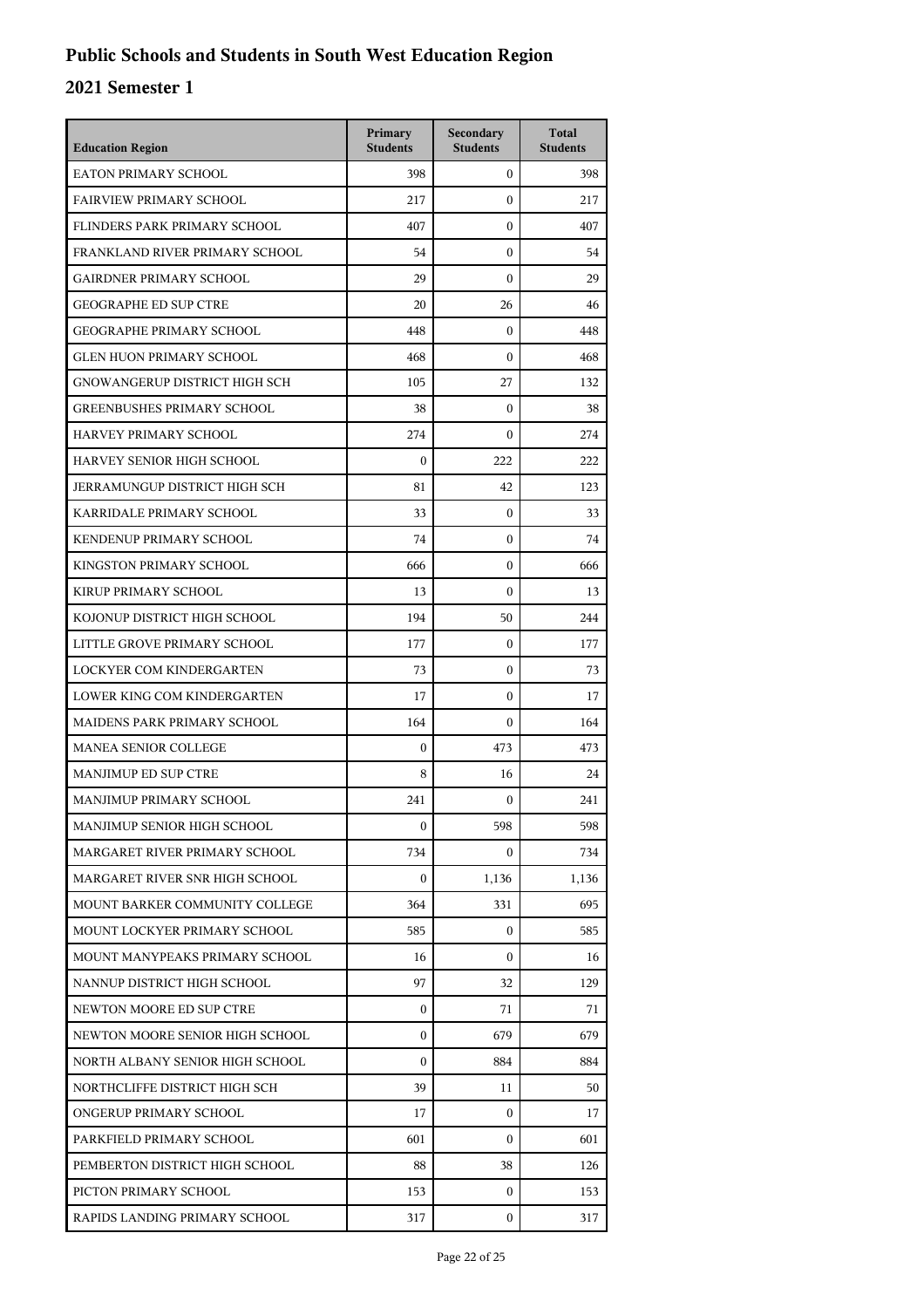| <b>Education Region</b>          | Primary<br><b>Students</b> | Secondary<br><b>Students</b> | <b>Total</b><br><b>Students</b> |
|----------------------------------|----------------------------|------------------------------|---------------------------------|
| RIVER VALLEY PRIMARY SCHOOL      | 67                         | $\Omega$                     | 67                              |
| <b>SOUTH BUNBURY ED SUP CTRE</b> | 59                         | $\theta$                     | 59                              |
| SOUTH BUNBURY PRIMARY SCHOOL     | 415                        | $\Omega$                     | 415                             |
| SOUTH STIRLING PRIMARY SCHOOL    | 22                         | $\theta$                     | 22                              |
| SPENCER PARK ED SUP CTRE         | 30                         | $\theta$                     | 30                              |
| SPENCER PARK PRIMARY SCHOOL      | 287                        | $\mathbf{0}$                 | 287                             |
| TAMBELLUP PRIMARY SCHOOL         | 49                         | $\theta$                     | 49                              |
| TREENDALE PRIMARY SCHOOL         | 577                        | $\Omega$                     | 577                             |
| TUART FOREST PRIMARY SCHOOL      | 458                        | $\theta$                     | 458                             |
| VASSE PRIMARY SCHOOL             | 811                        | $\Omega$                     | 811                             |
| WA COL OF AGRI - DENMARK         | $\theta$                   | 139                          | 139                             |
| WA COL OF AGRI - HARVEY          | $\Omega$                   | 169                          | 169                             |
| <b>WALPOLE PRIMARY SCHOOL</b>    | 45                         | $\Omega$                     | 45                              |
| WELLSTEAD PRIMARY SCHOOL         | 27                         | $\theta$                     | 27                              |
| WEST BUSSELTON PRIMARY SCHOOL    | 349                        | $\Omega$                     | 349                             |
| WILSON PARK PRIMARY SCHOOL       | 90                         | $\theta$                     | 90                              |
| YAKAMIA PRIMARY SCHOOL           | 397                        | $\Omega$                     | 397                             |
| YARLOOP PRIMARY SCHOOL           | 45                         | $\Omega$                     | 45                              |
| TOTAL                            | 17,898                     | 12,700                       | 30,598                          |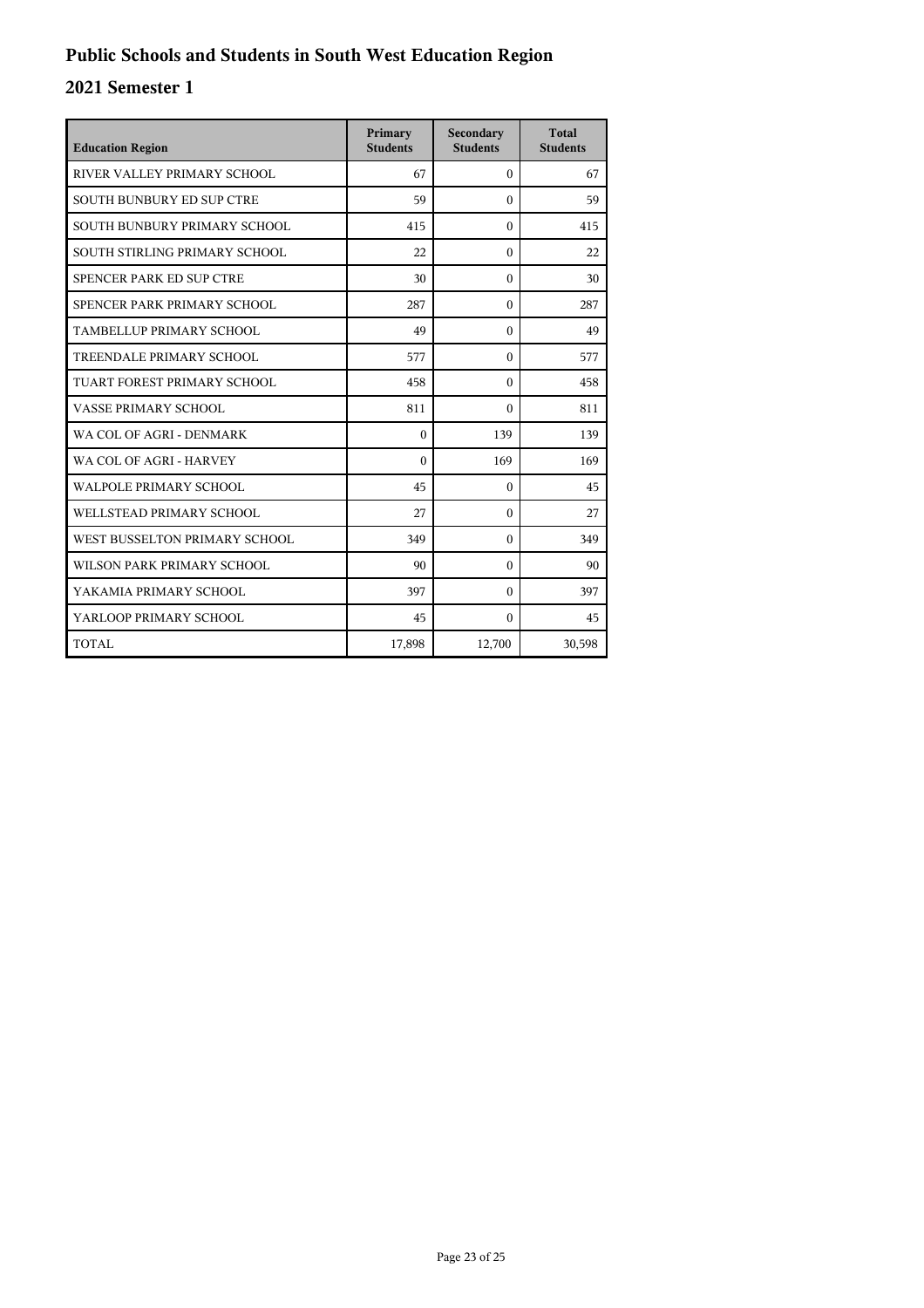## **Public Schools and Students in Wheatbelt Education Region**

| <b>Education Region</b>           | Primary<br><b>Students</b> | Secondary<br><b>Students</b> | <b>Total</b><br><b>Students</b> |
|-----------------------------------|----------------------------|------------------------------|---------------------------------|
| <b>AVONVALE ED SUP CTRE</b>       | 20                         | 11                           | 31                              |
| AVONVALE PRIMARY SCHOOL           | 119                        | $\theta$                     | 119                             |
| <b>BABAKIN PRIMARY SCHOOL</b>     | 17                         | $\mathbf{0}$                 | 17                              |
| <b>BAKERS HILL PRIMARY SCHOOL</b> | 168                        | $\mathbf{0}$                 | 168                             |
| <b>BEACON PRIMARY SCHOOL</b>      | 15                         | $\mathbf{0}$                 | 15                              |
| BENCUBBIN PRIMARY SCHOOL          | 29                         | $\mathbf{0}$                 | 29                              |
| BEVERLEY DISTRICT HIGH SCHOOL     | 111                        | 28                           | 139                             |
| BODDINGTON DISTRICT HIGH SCHOOL   | 195                        | 66                           | 261                             |
| <b>BOLGART PRIMARY SCHOOL</b>     | 23                         | $\mathbf{0}$                 | 23                              |
| <b>BRAESIDE PRIMARY SCHOOL</b>    | 197                        | $\mathbf{0}$                 | 197                             |
| BROOKTON DISTRICT HIGH SCHOOL     | 118                        | 29                           | 147                             |
| BROOMEHILL PRIMARY SCHOOL         | 43                         | $\theta$                     | 43                              |
| BRUCE ROCK DISTRICT HIGH SCHOOL   | 80                         | 31                           | 111                             |
| CADOUX PRIMARY SCHOOL             | 15                         | $\mathbf{0}$                 | 15                              |
| CALINGIRI PRIMARY SCHOOL          | 29                         | $\boldsymbol{0}$             | 29                              |
| CENTRAL MIDLANDS SNR HIGH SCH     | $\mathbf{0}$               | 199                          | 199                             |
| CORRIGIN DISTRICT HIGH SCHOOL     | 92                         | 19                           | 111                             |
| CUNDERDIN DISTRICT HIGH SCHOOL    | 98                         | 55                           | 153                             |
| DALWALLINU DISTRICT HIGH SCHOOL   | 137                        | 63                           | 200                             |
| DARKAN PRIMARY SCHOOL             | 76                         | $\mathbf{0}$                 | 76                              |
| DOWERIN DISTRICT HIGH SCHOOL      | 86                         | 44                           | 130                             |
| DUMBLEYUNG PRIMARY SCHOOL         | 33                         | $\mathbf{0}$                 | 33                              |
| EAST NARROGIN PRIMARY SCHOOL      | 156                        | $\mathbf{0}$                 | 156                             |
| <b>GOOMALLING PRIMARY SCHOOL</b>  | 46                         | $\mathbf{0}$                 | 46                              |
| <b>HYDEN PRIMARY SCHOOL</b>       | 59                         | $\boldsymbol{0}$             | 59                              |
| KALANNIE PRIMARY SCHOOL           | 40                         | $\boldsymbol{0}$             | 40                              |
| KATANNING PRIMARY SCHOOL          | 198                        | $\Omega$                     | 198                             |
| KATANNING SENIOR HIGH SCHOOL      | $\boldsymbol{0}$           | 333                          | 333                             |
| KELLERBERRIN DISTRICT HIGH SCH    | 72                         | 21                           | 93                              |
| KONDININ PRIMARY SCHOOL           | 19                         | $\mathbf{0}$                 | 19                              |
| KOORDA PRIMARY SCHOOL             | 27                         | $\Omega$                     | 27                              |
| KUKERIN PRIMARY SCHOOL            | 44                         | $\Omega$                     | 44                              |
| KULIN DISTRICT HIGH SCHOOL        | 94                         | 42                           | 136                             |
| LAKE GRACE DISTRICT HIGH SCHOOL   | 96                         | 34                           | 130                             |
| MECKERING PRIMARY SCHOOL          | 17                         | 0                            | 17                              |
| MERREDIN COLLEGE                  | 219                        | 339                          | 558                             |
| MILING PRIMARY SCHOOL             | 24                         | 0                            | 24                              |
| MOORA PRIMARY SCHOOL              | 113                        | $\Omega$                     | 113                             |
| MOORINE ROCK PRIMARY SCHOOL       | 22                         | $\mathbf{0}$                 | 22                              |
| MUKINBUDIN DISTRICT HIGH SCHOOL   | 66                         | 32                           | 98                              |
| NAREMBEEN DISTRICT HIGH SCHOOL    | 100                        | 26                           | 126                             |